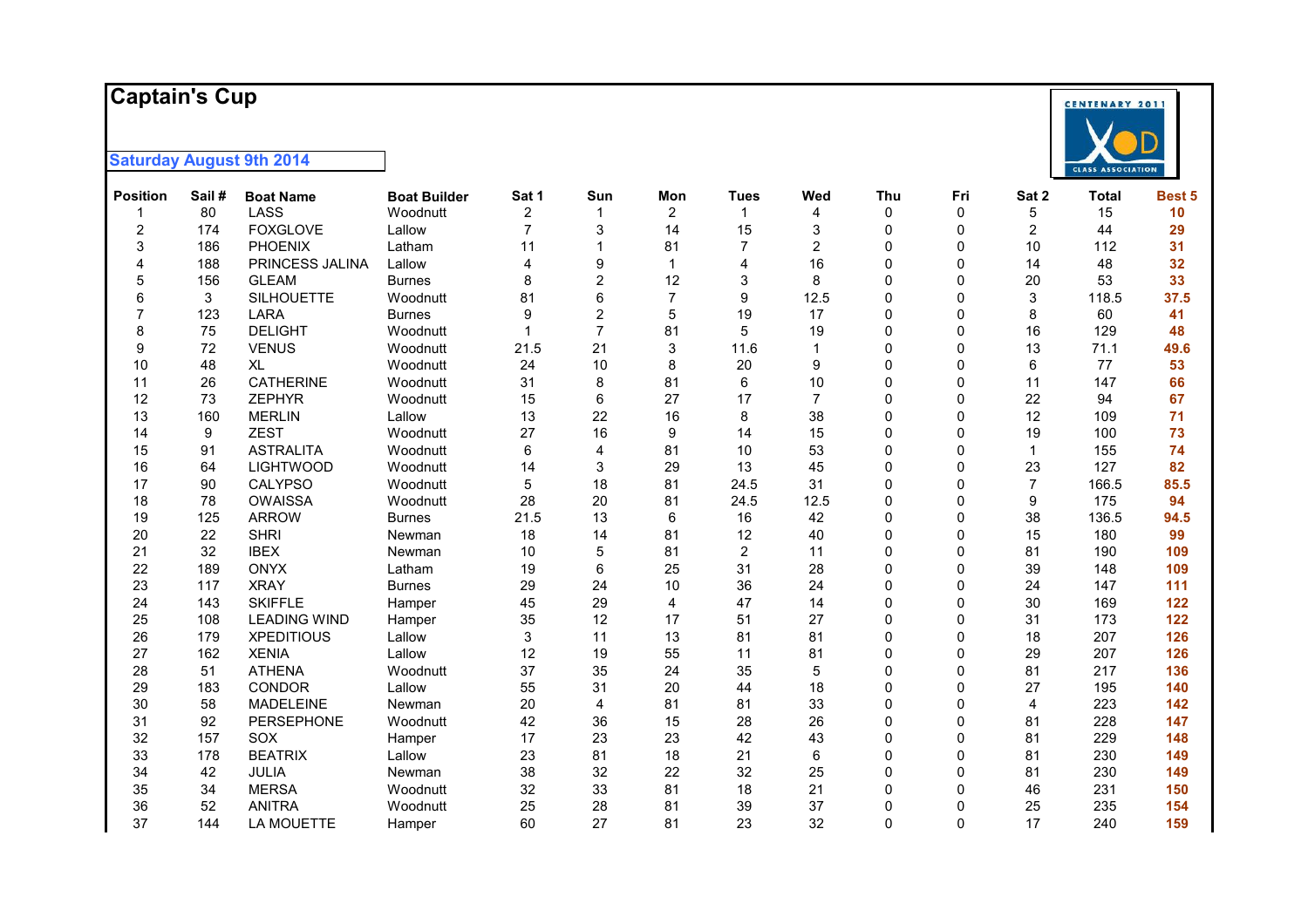| 38     | 124            | <b>KATHLEEN</b>   | Burnes        | 56 | 44   | 11 | 27 | 35 | 0            | 0           | 44   | 217   | 161   |
|--------|----------------|-------------------|---------------|----|------|----|----|----|--------------|-------------|------|-------|-------|
| 39     | 101            | <b>THORA</b>      | Hamper        | 26 | 30   | 38 | 33 | 41 | 0            | 0           | 35   | 203   | 162   |
| 40     | 176            | <b>CRUMPET</b>    | Lallow        | 36 | 37   | 40 | 81 | 34 | 0            | 0           | 21   | 249   | 168   |
| 41     | 83             | <b>SEAMIST</b>    | Woodnutt      | 49 | 34   | 26 | 26 | 46 | 0            | 0           | 36   | 217   | 168   |
| 42     | 115            | <b>MIX</b>        | <b>Burnes</b> | 41 | 26   | 34 | 45 | 30 | 0            | 0           | 40.5 | 216.5 | 171.5 |
| 43     | 161            | <b>MAYDAY</b>     | Lallow        | 16 | 15   | 81 | 22 | 51 | $\mathbf{0}$ | 0           | 81   | 266   | 185   |
| 44     | 81             | <b>SAPPHIRE</b>   | Woodnutt      | 39 | 41   | 31 | 40 | 36 | $\mathbf{0}$ | 0           | 40.5 | 227.5 | 186.5 |
| 45     | 107            | CAROLET           | Hamper        | 34 | 25   | 81 | 30 | 20 | 0            | 0           | 81   | 271   | 190   |
| 46     | 190            | WAVERLEY          | Latham        | 58 | 57   | 43 | 43 | 22 | 0            | 0           | 28   | 251   | 193   |
| 47     | 111            | <b>ANNABEL</b>    | Hamper        | 47 | 39   | 81 | 34 | 39 | 0            | 0           | 34   | 274   | 193   |
| 48     | 33             | CLAIR DE LUNE     | Newman        | 30 | 81   | 28 | 37 | 50 | 0            | 0           | 51   | 277   | 196   |
| 49     | 13             | <b>MISCHIEF</b>   | Newman        | 81 | 48   | 37 | 29 | 63 | 0            | 0           | 32   | 290   | 209   |
| 50     | 21             | SATU              | Kemp          | 44 | 47   | 30 | 52 | 69 | $\mathbf{0}$ | 0           | 43   | 285   | 216   |
| 51     | 127            | <b>RACHEL</b>     | Hamper        | 51 | 17   | 81 | 81 | 49 | $\mathbf{0}$ | 0           | 26   | 305   | 224   |
| 52     | 5              | <b>MADCAP</b>     | Woodnutt      | 53 | 42   | 35 | 58 | 48 | $\mathbf{0}$ | 0           | 47   | 283   | 225   |
| 53     | 77             | <b>SUNSHINE</b>   | Woodnutt      | 50 | 45   | 48 | 54 | 29 | 0            | 0           | 81   | 307   | 226   |
| 54     | 53             | QUEST             | Woodnutt      | 46 | 38   | 33 | 48 | 61 | $\mathbf{0}$ | 0           | 81   | 307   | 226   |
| 55     | 74             | <b>FIONA</b>      | Woodnutt      | 48 | 52   | 21 | 66 | 54 | $\mathbf{0}$ | 0           | 81   | 322   | 241   |
| 56     | 173            | <b>HEYDAY</b>     | Lallow        | 40 | 64   | 50 | 81 | 47 | $\mathbf{0}$ | 0           | 42   | 324   | 243   |
| 57     | 122            | <b>EVE</b>        | Hamper        | 71 | 58   | 36 | 46 | 44 | 0            | 0           | 81   | 336   | 255   |
| 58     | 147            | <b>FOXY</b>       | Lallow        | 43 | 63   | 32 | 61 | 58 | $\mathbf{0}$ | 0           | 81   | 338   | 257   |
| 59     | 169            | <b>PERDIX</b>     | Lallow        | 52 | 46   | 81 | 68 | 56 | 0            | $\mathbf 0$ | 37   | 340   | 259   |
| 60     | 141            | <b>MADAME X</b>   | Hamper        | 62 | 53   | 44 | 41 | 59 | 0            | 0           | 81   | 340   | 259   |
| 61     | 16             | <b>MYSTERY</b>    | Woodnutt      | 59 | 81   | 19 | 53 | 52 | 0            | 0           | 81   | 345   | 264   |
| 62     | 191            | <b>JUDY</b>       | Perry         | 81 | 55   | 51 | 50 | 60 | $\mathbf{0}$ | 0           | 49   | 346   | 265   |
| 63     | 49             | <b>ROSALITA</b>   | Woodnutt      | 57 | 54   | 54 | 81 | 68 | 0            | 0           | 33   | 347   | 266   |
| 64     | 45             | <b>JEWEL</b>      | Woodnutt      | 81 | 81   | 46 | 38 | 23 | 0            | 0           | 81   | 350   | 269   |
| 65     | 121            | <b>CURLEW</b>     | Hamper        | 72 | 60   | 39 | 55 | 72 | 0            | 0           | 50   | 348   | 276   |
| 66     | 99             | <b>XIN BAI</b>    | Hamper        | 33 | 49.5 | 81 | 57 | 57 | $\mathbf{0}$ | 0           | 81   | 358.5 | 277.5 |
| 67     | 47             | VANITY            | Newman        | 54 | 62   | 53 | 60 | 55 | 0            | 0           | 81   | 365   | 284   |
| 68     | 30             | ONWARD            | Woodnutt      | 63 | 56   | 47 | 49 | 70 | 0            | 0           | 81   | 366   | 285   |
| 69     | 60             | <b>JINX</b>       | Woodnutt      | 67 | 40   | 49 | 64 | 66 | 0            | 0           | 81   | 367   | 286   |
| 70     | 102            | WHISKEY JOHNNY    | Souter        | 65 | 65   | 56 | 62 | 67 | $\mathbf{0}$ | $\Omega$    | 48   | 363   | 296   |
| 71     | 100            | <b>MARY TUDOR</b> | Hamper        | 68 | 49.5 | 52 | 56 | 81 | 0            | 0           | 81   | 387.5 | 306.5 |
| 72     | 154            | <b>DROVER</b>     | Hamper        | 66 | 43   | 81 | 81 | 81 | 0            | 0           | 45   | 397   | 316   |
| 73     | 65             | <b>VERONIQUE</b>  | Percy See     | 70 | 81   | 45 | 59 | 62 | 0            | 0           | 81   | 398   | 317   |
| 74     | 69             | <b>HELENA</b>     | Woodnutt      | 61 | 59   | 42 | 81 | 81 | $\mathbf{0}$ | 0           | 81   | 405   | 324   |
| 75     | 18             | <b>NEFERTITI</b>  | Berthon       | 64 | 51   | 81 | 67 | 65 | 0            | 0           | 81   | 409   | 328   |
| 76     | 98             | WAXWING           | Hamper        | 69 | 61   | 58 | 63 | 81 | 0            | 0           | 81   | 413   | 332   |
| 77     | $\overline{7}$ | <b>SENEX</b>      | Woodnutt      | 81 | 81   | 41 | 81 | 64 | $\mathbf{0}$ | 0           | 81   | 429   | 348   |
| 78     | 106            | <b>SANDPIPER</b>  | Hamper        | 81 | 81   | 57 | 65 | 71 | 0            | 0           | 81   | 436   | 355   |
| 79     | 114            | CARIAD            | Hamper        | 73 | 81   | 59 | 81 | 73 | 0            | 0           | 81   | 448   | 367   |
| $= 80$ | 164            | <b>DIANA</b>      | Lallow        | 81 | 81   | 81 | 81 | 81 | 0            | 0           | 81   | 486   | 405   |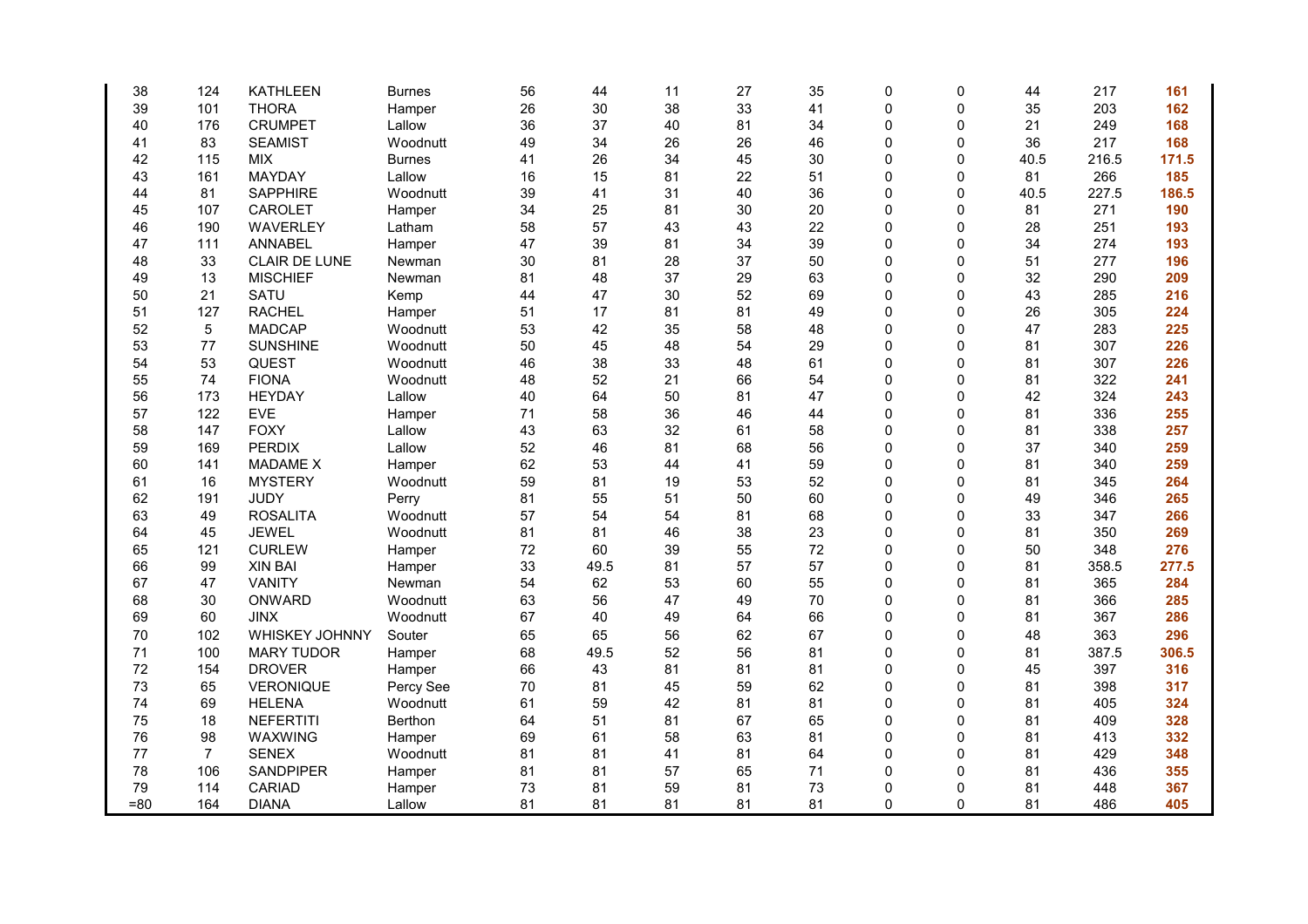## **Phillipson Challenge Shield**

**Saturday August 9th 2014**

| Div'n        | X.             | <b>Boat Name</b>                                |       | Sat 1 | X            | Sun  | X           | Mon      | X                  | <b>Tue</b> | $\mathbf{x}$ | Wed                | $\mathbf{x}$ | Thu         | $\mathbf{x}$ | Fri         | <b>X</b>     | Sat 2 | $\mathbf x$        | <b>Total</b> | <b>Best 5</b> |
|--------------|----------------|-------------------------------------------------|-------|-------|--------------|------|-------------|----------|--------------------|------------|--------------|--------------------|--------------|-------------|--------------|-------------|--------------|-------|--------------------|--------------|---------------|
|              |                | <b>COWES DIVISION - 17 boats</b>                |       |       |              |      |             |          |                    |            |              |                    |              |             |              |             |              |       |                    |              |               |
| C            | 73             | ZEPHYR                                          |       | 15    | $\mathbf x$  | 6    | $\mathbf x$ | 27       | $\pmb{\mathsf{x}}$ | 17         | $\mathbf x$  | 7                  | $\mathbf x$  | 0           | $\mathbf x$  | 0           | $\mathbf x$  | 22    | $\pmb{\mathsf{x}}$ | 94           | 67            |
| C            | 162            | <b>XENIA</b>                                    |       | 12    | $\mathbf x$  | 19   | $\mathbf x$ | 55       |                    | 11         | $\mathbf x$  | 81                 |              | $\mathbf 0$ | $\pmb{\chi}$ | 0           | $\mathbf x$  | 29    |                    | 207          | 126           |
| С            | 52             | <b>ANITRA</b>                                   |       | 25    | $\mathbf x$  | 28   | $\mathbf x$ | 81       |                    | 39         | $\mathbf x$  | 37                 | $\mathbf x$  | 0           | $\mathbf x$  | 0           | $\mathbf x$  | 25    | $\mathbf x$        | 235          | 154           |
| C            | 83             | <b>SEAMIST</b>                                  |       | 49    |              | 34   |             | 26       | x                  | 26         | $\mathbf{x}$ | 46                 |              | 0           | $\mathbf x$  | 0           | $\mathbf{x}$ | 36    |                    | 217          | 168           |
| $\mathsf C$  | 81             | <b>SAPPHIRE</b>                                 |       | 39    |              | 41   |             | 31       | $\mathbf{x}$       | 40         |              | 36                 | $\mathbf{x}$ | 0           | $\mathbf x$  | 0           | $\mathbf x$  | 40.5  |                    | 227.5        | 186.5         |
| C            | 190            | <b>WAVERLEY</b>                                 |       | 58    |              | 57   |             | 43       |                    | 43         |              | 22                 | $\mathbf{x}$ | 0           | $\mathbf x$  | 0           | $\mathbf{x}$ | 28    | $\mathbf x$        | 251          | 193           |
| $\mathsf C$  | 127            | <b>RACHEL</b>                                   |       | 51    |              | 17   | $\mathbf x$ | 81       |                    | 81         |              | 49                 |              | 0           | $\mathbf x$  | 0           | $\mathbf{x}$ | 26    | $\mathbf{x}$       | 305          | 224           |
| $\mathsf C$  | 173            | <b>HEYDAY</b>                                   |       | 40    |              | 64   |             | 50       |                    | 81         |              | 47                 |              | 0           | $\mathbf x$  | 0           | $\mathbf{x}$ | 42    |                    | 324          | 243           |
| $\mathsf C$  | 121            | <b>CURLEW</b>                                   |       | 72    |              | 60   |             | 39       | $\mathbf{x}$       | 55         |              | 72                 |              | 0           | $\mathbf x$  | 0           | $\mathbf x$  | 50    |                    | 348          | 276           |
| $\mathsf C$  | 99             | <b>XIN BAI</b>                                  |       | 33    | $\mathbf x$  | 49.5 |             | 81       |                    | 57         |              | 57                 |              | $\Omega$    | $\mathbf x$  | 0           | $\mathbf x$  | 81    |                    | 358.5        | 277.5         |
| $\mathsf C$  | 100            | <b>MARY TUDOR</b>                               |       | 68    |              | 49.5 |             | 52       |                    | 56         |              | 81                 |              | 0           | $\mathbf x$  | 0           | $\mathbf x$  | 81    |                    | 387.5        | 306.5         |
| $\mathsf C$  | 18             | <b>NEFERTITI</b>                                |       | 64    |              | 51   |             | 81       |                    | 67         |              | 65                 |              | 0           | $\mathbf x$  | 0           | $\mathbf x$  | 81    |                    | 409          | 328           |
| $\mathsf C$  | 98             | <b>WAXWING</b>                                  |       | 69    |              | 61   |             | 58       |                    | 63         |              | 81                 |              | $\Omega$    | $\mathbf x$  | 0           | $\mathbf x$  | 81    |                    | 413          | 332           |
| $\mathsf C$  | $\overline{7}$ | <b>SENEX</b>                                    |       | 81    |              | 81   |             | 41       |                    | 81         |              | 64                 |              | $\Omega$    | $\mathbf x$  | 0           | $\mathbf x$  | 81    |                    | 429          | 348           |
| $\mathsf C$  | 106            | <b>SANDPIPER</b>                                |       | 81    |              | 81   |             | 57       |                    | 65         |              | 71                 |              | $\mathbf 0$ | $\mathbf x$  | 0           | $\mathbf{x}$ | 81    |                    | 436          | 355           |
| $\mathbf C$  | 114            | CARIAD                                          |       | 73    |              | 81   |             | 59       |                    | 81         |              | 73                 |              | 0           | $\mathbf x$  | 0           | $\mathbf x$  | 81    |                    | 448          | 367           |
| $\mathsf{C}$ | 64             | LIGHTWOOD (XX)                                  |       | 81    |              | 81   |             | 81       |                    | 81         |              | 81                 |              | $\Omega$    | $\mathbf x$  | $\mathbf 0$ | $\mathbf x$  | 81    |                    | 486          | 405           |
|              |                | <b>Total for Best Four</b><br>Discard Day $(x)$ |       | 85    |              | 70   |             | 123<br>X |                    | 93         |              | 102                |              | 0           |              | $\pmb{0}$   |              | 101   |                    |              |               |
|              |                | <b>Cumulative Total</b>                         | 451   |       |              |      |             |          |                    |            |              |                    |              |             |              |             |              |       |                    |              |               |
|              |                | <b>HAMBLE DIVISION - 10 boats</b>               |       |       |              |      |             |          |                    |            |              |                    |              |             |              |             |              |       |                    |              |               |
| H            | 90             | CALYPSO                                         |       | 5     | $\mathbf x$  | 18   | $\mathbf x$ | 81       |                    | 24.5       | $\mathbf x$  | 31                 | $\mathbf x$  | 0           | $\mathbf x$  | 0           | $\mathbf x$  | 7     | $\mathbf x$        | 166.5        | 85.5          |
| Н            | 22             | <b>SHRI</b>                                     |       | 18    | $\mathbf x$  | 14   | $\mathbf x$ | 81       |                    | 12         | $\mathbf{x}$ | 40                 |              | 0           | $\mathbf x$  | 0           | $\mathbf x$  | 15    | $\mathbf x$        | 180          | 99            |
| Н            | 108            | <b>LEADING WIND</b>                             |       | 35    | $\mathbf{x}$ | 12   | $\mathbf x$ | 17       | X                  | 51         |              | 27                 | $\mathbf{x}$ | 0           | $\mathbf x$  | 0           | $\mathbf x$  | 31    | $\mathbf x$        | 173          | 122           |
| Н            | 157            | SOX                                             |       | 17    | $\mathbf x$  | 23   | $\mathbf x$ | 23       | $\mathbf{x}$       | 42         |              | 43                 |              | $\mathbf 0$ | $\mathbf x$  | 0           | $\mathbf{x}$ | 81    |                    | 229          | 148           |
| Н            | 144            | LA MOUETTE                                      |       | 60    |              | 27   |             | 81       |                    | 23         | $\mathbf x$  | 32                 | $\mathbf x$  | 0           | $\mathbf x$  | 0           | $\mathbf{x}$ | 17    | $\mathbf x$        | 240          | 159           |
| Н            | 124            | <b>KATHLEEN</b>                                 |       | 56    |              | 44   |             | 11       | $\mathbf x$        | 27         | $\mathbf{x}$ | 35                 |              | 0           | $\mathbf x$  | 0           | $\mathbf x$  | 44    |                    | 217          | 161           |
| Н            | 13             | <b>MISCHIEF</b>                                 |       | 81    |              | 48   |             | 37       |                    | 29         |              | 63                 |              | $\mathbf 0$ | $\mathbf x$  | 0           | $\mathbf x$  | 32    |                    | 290          | 209           |
| Н            | 21             | <b>SATU</b>                                     |       | 44    |              | 47   |             | 30       | $\mathbf{x}$       | 52         |              | 69                 |              | 0           | $\mathbf x$  | 0           | $\mathbf{x}$ | 43    |                    | 285          | 216           |
| н            | 77             | <b>SUNSHINE</b>                                 |       | 50    |              | 45   |             | 48       |                    | 54         |              | 29                 | $\mathbf x$  | 0           | $\mathbf x$  | 0           | $\mathbf{x}$ | 81    |                    | 307          | 226           |
| H            | 30             | ONWARD                                          |       | 63    |              | 56   |             | 47       |                    | 49         |              | 70                 |              | $\Omega$    | $\mathbf{x}$ | 0           | $\mathbf{x}$ | 81    |                    | 366          | 285           |
|              |                | <b>Total for Best Four</b><br>Discard Day (x)   |       | 75    |              | 67   |             | 81       |                    | 86.5       |              | 119<br>$\mathbf x$ |              | $\mathbf 0$ |              | $\mathbf 0$ |              | 70    |                    |              |               |
|              |                | <b>Cumulative Total</b>                         | 379.5 |       |              |      |             |          |                    |            |              |                    |              |             |              |             |              |       |                    |              |               |

CENTINARY 2011 **CLASS ASSOCIATIO**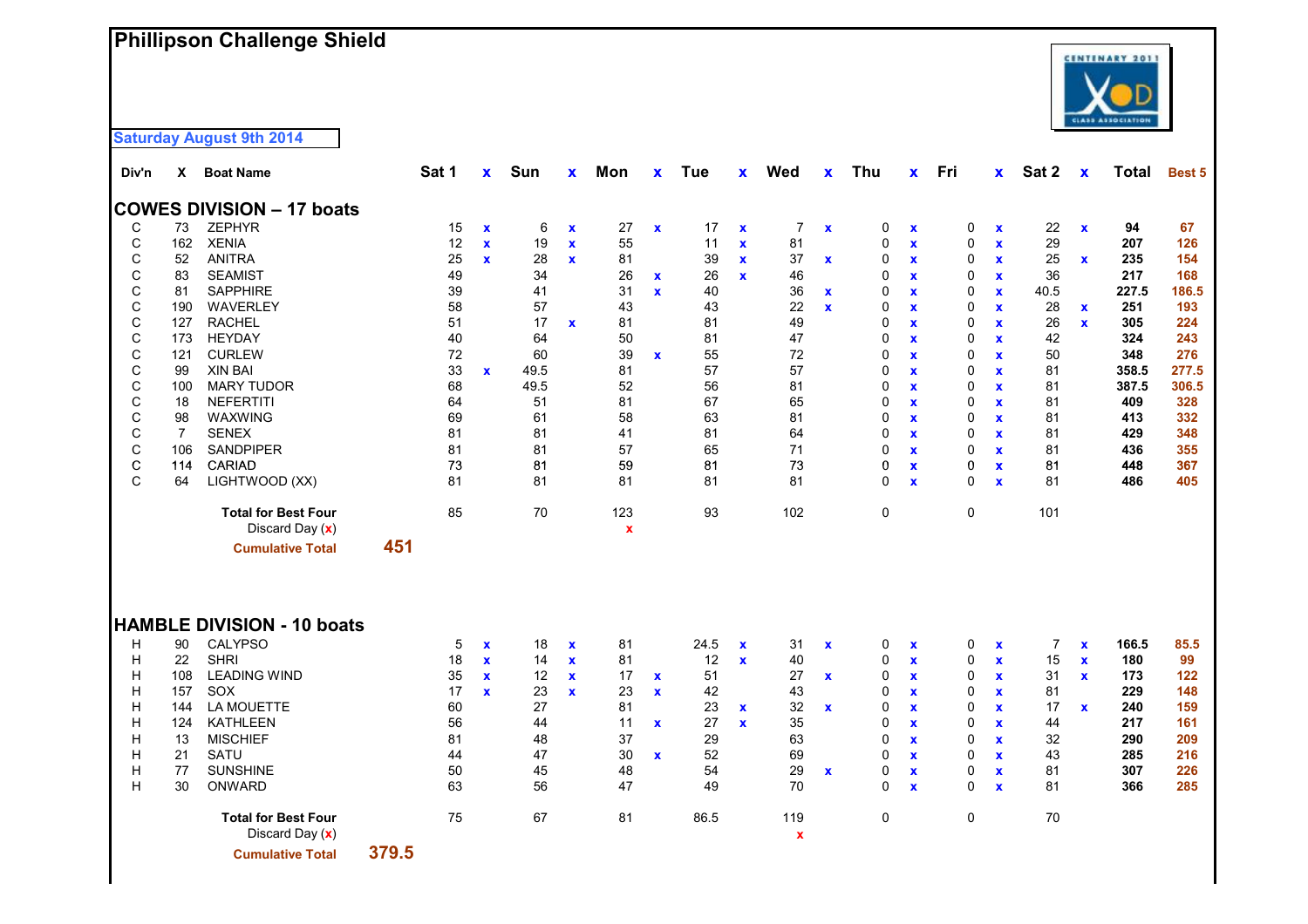|   |     | <b>ITCHENOR DIVISION - 16 boats</b>                  |       |                |              |              |                    |                |                           |                  |                    |                  |              |             |                    |   |              |                           |                           |      |      |
|---|-----|------------------------------------------------------|-------|----------------|--------------|--------------|--------------------|----------------|---------------------------|------------------|--------------------|------------------|--------------|-------------|--------------------|---|--------------|---------------------------|---------------------------|------|------|
|   | 80  | LASS                                                 |       | $\overline{2}$ | $\mathbf x$  | $\mathbf 1$  | $\pmb{\mathsf{x}}$ | $\overline{c}$ | $\mathbf x$               | $\mathbf{1}$     | $\pmb{\mathsf{x}}$ | 4                | $\pmb{\chi}$ | 0           | $\pmb{\chi}$       | 0 | $\pmb{\chi}$ | 5                         | $\boldsymbol{\mathsf{x}}$ | 15   | 10   |
|   | 174 | <b>FOXGLOVE</b>                                      |       | $\overline{7}$ | $\mathbf{x}$ | 3            | $\pmb{\mathsf{x}}$ | 14             | $\mathbf x$               | 15               |                    | 3                | $\mathbf x$  | 0           | $\mathbf x$        | 0 | $\mathbf x$  | $\overline{2}$            | $\mathbf x$               | 44   | 29   |
|   | 186 | <b>PHOENIX</b>                                       |       | 11             |              | $\mathbf{1}$ | $\mathbf{x}$       | 81             |                           | $\overline{7}$   | $\pmb{\mathsf{x}}$ | $\boldsymbol{2}$ | $\mathbf x$  | 0           | $\mathbf x$        | 0 | $\pmb{\chi}$ | 10                        |                           | 112  | 31   |
|   | 188 | PRINCESS JALINA                                      |       | 4              | $\mathbf x$  | 9            |                    | $\mathbf 1$    | $\mathbf x$               | 4                | $\mathbf{x}$       | 16               |              | 0           | $\mathbf x$        | 0 | $\mathbf x$  | 14                        |                           | 48   | 32   |
|   | 26  | <b>CATHERINE</b>                                     |       | 31             |              | 8            |                    | 81             |                           | $\,6$            | $\mathbf{x}$       | 10               | $\mathbf x$  | $\mathbf 0$ | $\mathbf x$        | 0 | $\mathbf x$  | 11                        |                           | 147  | 66   |
|   | 160 | <b>MERLIN</b>                                        |       | 13             |              | 22           |                    | 16             | $\mathbf x$               | 8                |                    | 38               |              | $\mathbf 0$ | $\mathbf{x}$       | 0 | $\mathbf x$  | 12                        |                           | 109  | 71   |
|   | 91  | <b>ASTRALITA</b>                                     |       | 6              | $\mathbf x$  | 4            | $\mathbf x$        | 81             |                           | 10               |                    | 53               |              | 0           | $\mathbf x$        | 0 | $\mathbf x$  | $\mathbf{1}$              | $\boldsymbol{\mathsf{x}}$ | 155  | 74   |
|   | 78  | <b>OWAISSA</b>                                       |       | 28             |              | 20           |                    | 81             |                           | 24.5             |                    | 12.5             |              | $\mathbf 0$ | $\mathbf x$        | 0 | $\mathbf x$  | 9                         | $\mathbf x$               | 175  | 94   |
|   | 189 | <b>ONYX</b>                                          |       | 19             |              | 6            |                    | 25             |                           | 31               |                    | 28               |              | $\mathbf 0$ | $\mathbf x$        | 0 | $\pmb{\chi}$ | 39                        |                           | 148  | 109  |
|   | 101 | <b>THORA</b>                                         |       | 26             |              | 30           |                    | 38             |                           | 33               |                    | 41               |              | 0           | $\mathbf{x}$       | 0 | $\mathbf x$  | 35                        |                           | 203  | 162  |
|   | 111 | <b>ANNABEL</b>                                       |       | 47             |              | 39           |                    | 81             |                           | 34               |                    | 39               |              | $\mathbf 0$ | $\mathbf{x}$       | 0 | $\mathbf x$  | 34                        |                           | 274  | 193  |
|   | 169 | <b>PERDIX</b>                                        |       | 52             |              | 46           |                    | 81             |                           | 68               |                    | 56               |              | $\mathbf 0$ |                    | 0 |              | 37                        |                           | 340  |      |
|   |     |                                                      |       |                |              |              |                    |                |                           |                  |                    |                  |              |             | x                  |   | $\mathbf x$  |                           |                           |      | 259  |
|   | 141 | <b>MADAME X</b>                                      |       | 62             |              | 53           |                    | 44             |                           | 41               |                    | 59               |              | 0           | $\mathbf x$        | 0 | $\mathbf x$  | 81                        |                           | 340  | 259  |
|   | 191 | <b>JUDY</b>                                          |       | 81             |              | 55           |                    | 51             |                           | 50               |                    | 60               |              | $\mathbf 0$ | $\mathbf{x}$       | 0 | $\mathbf x$  | 49                        |                           | 346  | 265  |
|   | 154 | <b>DROVER</b>                                        |       | 66             |              | 43           |                    | 81             |                           | 81               |                    | 81               |              | $\mathbf 0$ | $\mathbf x$        | 0 | $\pmb{\chi}$ | 45                        |                           | 397  | 316  |
|   | 65  | <b>VERONIQUE</b>                                     |       | 70             |              | 81           |                    | 45             |                           | 59               |                    | 62               |              | $\mathbf 0$ | $\mathbf{x}$       | 0 | $\mathbf x$  | 81                        |                           | 398  | 317  |
|   |     | <b>Total for Best Four</b>                           |       | 19             |              | 9            |                    | 33             |                           | 18               |                    | 19               |              | $\mathbf 0$ |                    | 0 |              | 17                        |                           |      |      |
|   |     | Discard Day (x)                                      |       |                |              |              |                    | $\mathbf x$    |                           |                  |                    |                  |              |             |                    |   |              |                           |                           |      |      |
|   |     | <b>Cumulative Total</b>                              | 82    |                |              |              |                    |                |                           |                  |                    |                  |              |             |                    |   |              |                           |                           |      |      |
| L | 72  | <b>LYMINGTON DIVISION - 20 boats</b><br><b>VENUS</b> |       | 21.5           | $\mathbf x$  | 21           |                    | 3              | $\boldsymbol{\mathsf{x}}$ | 11.6             | $\mathbf x$        | 1                | $\mathbf x$  | 0           | $\pmb{\chi}$       | 0 | $\mathbf x$  | 13                        | $\boldsymbol{\mathsf{x}}$ | 71.1 | 49.6 |
| L | 48  | XL                                                   |       | 24             |              | 10           | $\mathbf{x}$       | 8              | $\mathbf x$               | 20               |                    | 9                | $\mathbf{x}$ | $\mathbf 0$ | $\mathbf x$        | 0 | $\mathbf x$  | 6                         | $\mathbf x$               | 77   | 53   |
| L | 9   | <b>ZEST</b>                                          |       | 27             |              | 16           |                    | 9              | $\mathbf x$               | 14               | X                  | 15               |              | 0           | $\pmb{\mathsf{x}}$ | 0 | $\mathbf x$  | 19                        | $\mathbf x$               | 100  | 73   |
| L | 32  | <b>IBEX</b>                                          |       | 10             | $\mathbf{x}$ | $\mathbf 5$  | $\mathbf x$        | 81             |                           | $\boldsymbol{2}$ | $\mathbf{x}$       | 11               | $\mathbf x$  | $\mathbf 0$ | $\mathbf x$        | 0 | $\mathbf x$  | 81                        |                           | 190  | 109  |
| L | 117 | <b>XRAY</b>                                          |       | 29             |              | 24           |                    | 10             | $\mathbf x$               | 36               |                    | 24               |              | $\mathbf 0$ | $\mathbf x$        | 0 | $\mathbf x$  | 24                        |                           | 147  | 111  |
| L | 179 | <b>XPEDITIOUS</b>                                    |       | 3              | $\mathbf{x}$ | 11           | $\mathbf{x}$       | 13             |                           | 81               |                    | 81               |              | $\mathbf 0$ | $\mathbf{x}$       | 0 | $\mathbf x$  | 18                        | $\mathbf x$               | 207  | 126  |
| L | 183 | <b>CONDOR</b>                                        |       | 55             |              | 31           |                    | 20             |                           | 44               |                    | 18               |              | 0           | $\mathbf x$        | 0 | $\pmb{\chi}$ | 27                        |                           | 195  | 140  |
| L | 92  | <b>PERSEPHONE</b>                                    |       | 42             |              | 36           |                    | 15             |                           | 28               |                    | 26               |              | $\mathbf 0$ | $\mathbf x$        | 0 | $\mathbf x$  | 81                        |                           | 228  | 147  |
| L | 178 | <b>BEATRIX</b>                                       |       | 23             |              | 81           |                    | 18             |                           | 21               |                    | 6                | $\mathbf x$  | $\mathbf 0$ | $\mathbf x$        | 0 | $\mathbf x$  | 81                        |                           | 230  | 149  |
| L | 42  | JULIA                                                |       | 38             |              | 32           |                    | 22             |                           | 32               |                    | 25               |              | $\pmb{0}$   | $\mathbf x$        | 0 | $\pmb{\chi}$ | 81                        |                           | 230  | 149  |
| L | 34  | <b>MERSA</b>                                         |       | 32             |              | 33           |                    | 81             |                           | 18               | $\pmb{\mathsf{x}}$ | 21               |              | 0           | $\mathbf x$        | 0 | $\mathbf x$  | 46                        |                           | 231  | 150  |
| L | 176 | <b>CRUMPET</b>                                       |       | 36             |              | 37           |                    | 40             |                           | 81               |                    | 34               |              | $\mathbf 0$ | $\mathbf{x}$       | 0 | $\mathbf x$  | 21                        |                           | 249  | 168  |
| L | 161 | <b>MAYDAY</b>                                        |       | 16             | $\mathbf x$  | 15           | $\mathbf x$        | 81             |                           | 22               |                    | 51               |              | $\mathbf 0$ | $\mathbf x$        | 0 | $\mathbf x$  | 81                        |                           | 266  | 185  |
| L | 33  | <b>CLAIR DE LUNE</b>                                 |       | 30             |              | 81           |                    | 28             |                           | 37               |                    | 50               |              | $\mathbf 0$ | $\mathbf x$        | 0 | $\mathbf x$  | 51                        |                           | 277  | 196  |
| L | 5   | <b>MADCAP</b>                                        |       | 53             |              | 42           |                    | 35             |                           | 58               |                    | 48               |              | 0           | $\mathbf{x}$       | 0 | $\mathbf x$  | 47                        |                           | 283  | 225  |
| L | 53  | QUEST                                                |       | 46             |              | 38           |                    | 33             |                           | 48               |                    | 61               |              | $\pmb{0}$   | $\mathbf x$        | 0 | $\mathbf x$  | 81                        |                           | 307  | 226  |
| L | 16  | <b>MYSTERY</b>                                       |       | 59             |              | 81           |                    | 19             |                           | 53               |                    | 52               |              | 0           | $\mathbf{x}$       | 0 | $\mathbf x$  | 81                        |                           | 345  | 264  |
| L | 47  | <b>VANITY</b>                                        |       | 54             |              | 62           |                    | 53             |                           | 60               |                    | 55               |              | $\mathbf 0$ | $\mathbf{x}$       | 0 | $\mathbf x$  | 81                        |                           | 365  | 284  |
| L | 69  | <b>HELENA</b>                                        |       | 61             |              | 59           |                    | 42             |                           | 81               |                    | 81               |              | 0           | x                  | 0 | $\mathbf x$  | 81                        |                           | 405  | 324  |
| L | 164 | <b>DIANA</b>                                         |       | 81             |              | 81           |                    | 81             |                           | 81               |                    | 81               |              | 0           | $\mathbf x$        | 0 | $\mathbf x$  | 81                        |                           | 486  | 405  |
|   |     | <b>Total for Best Four</b>                           |       | 50.5           |              | 41           |                    | 30             |                           | 45.6             |                    | 27               |              | $\mathbf 0$ |                    | 0 |              | 56                        |                           |      |      |
|   |     | Discard Day $(x)$                                    |       |                |              |              |                    |                |                           |                  |                    |                  |              |             |                    |   |              | $\boldsymbol{\mathsf{x}}$ |                           |      |      |
|   |     | <b>Cumulative Total</b>                              | 194.1 |                |              |              |                    |                |                           |                  |                    |                  |              |             |                    |   |              |                           |                           |      |      |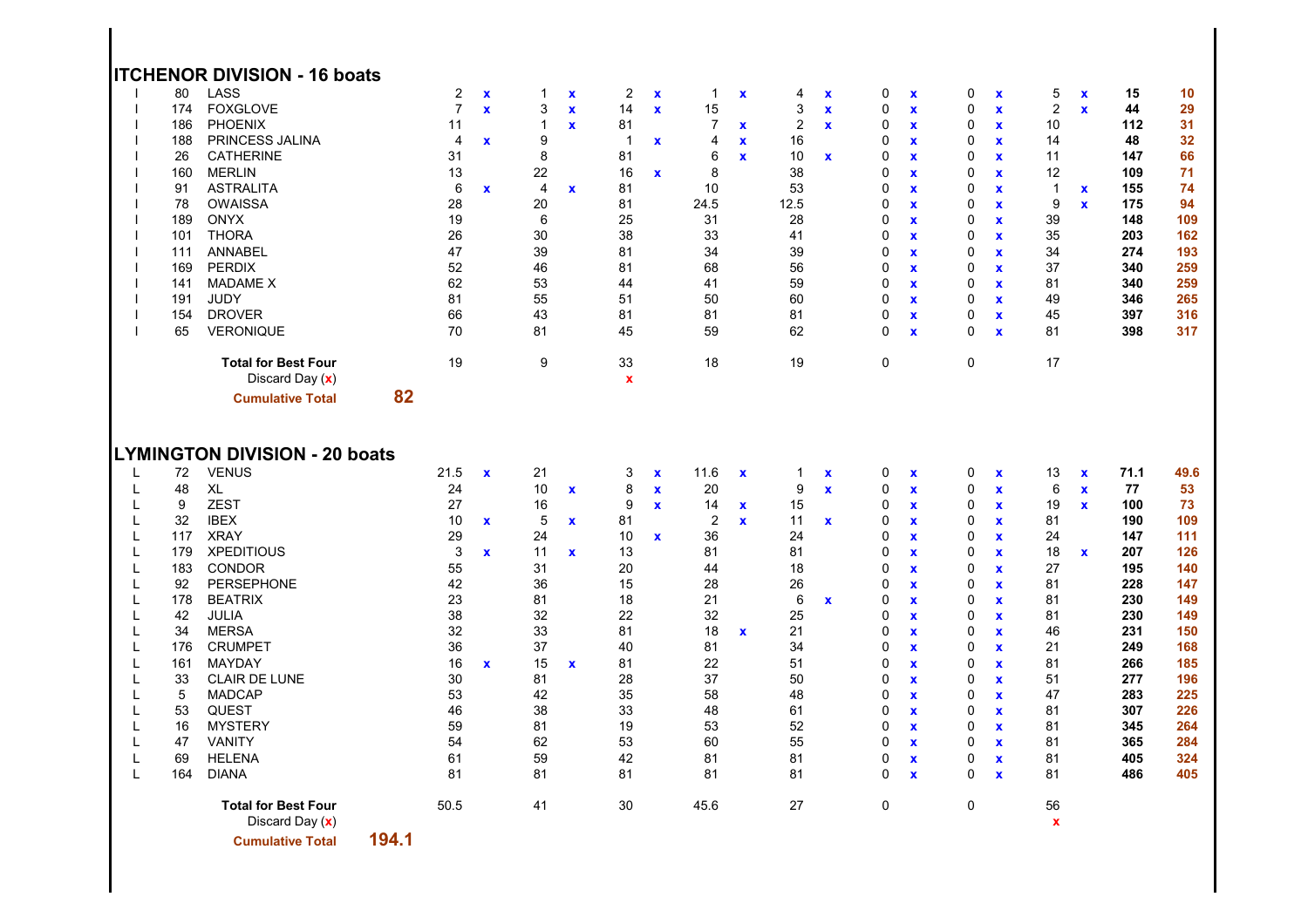|   |     | <b>PARKSTONE DIVISION - 7 boats</b>             |     |      |              |                |              |                |                           |     |              |      |              |              |             |   |              |                                  |              |       |       |
|---|-----|-------------------------------------------------|-----|------|--------------|----------------|--------------|----------------|---------------------------|-----|--------------|------|--------------|--------------|-------------|---|--------------|----------------------------------|--------------|-------|-------|
| P | 123 | <b>LARA</b>                                     |     | 9    | $\mathbf x$  | $\overline{c}$ | $\mathbf x$  | 5              | $\boldsymbol{\mathsf{x}}$ | 19  | $\mathbf x$  | 17   | $\mathbf{x}$ | $\mathbf 0$  | $\mathbf x$ | 0 | $\mathbf{x}$ | 8                                | $\mathbf x$  | 60    | 41    |
| P | 143 | <b>SKIFFLE</b>                                  |     | 45   |              | 29             | $\mathbf{x}$ | 4              | $\mathbf x$               | 47  | $\mathbf{x}$ | 14   | $\mathbf{x}$ | 0            | $\mathbf x$ | 0 | $\mathbf{x}$ | 30                               | $\mathbf{x}$ | 169   | 122   |
| P | 51  | <b>ATHENA</b>                                   |     | 37   | $\mathbf{x}$ | 35             |              | 24             | $\mathbf x$               | 35  | $\mathbf{x}$ | 5    | $\mathbf{x}$ | 0            | $\mathbf x$ | 0 | $\mathbf{x}$ | 81                               | $\mathbf{x}$ | 217   | 136   |
| P | 58  | <b>MADELEINE</b>                                |     | 20   | $\mathbf{x}$ | 4              | $\mathbf{x}$ | 81             |                           | 81  |              | 33   |              | $\Omega$     | $\mathbf x$ | 0 | $\mathbf x$  | 4                                | $\mathbf{x}$ | 223   | 142   |
| P | 107 | <b>CAROLET</b>                                  |     | 34   | $\mathbf{x}$ | 25             | $\mathbf{x}$ | 81             |                           | 30  | $\mathbf{x}$ | 20   | $\mathbf{x}$ | 0            | $\mathbf x$ | 0 | $\mathbf{x}$ | 81                               | $\mathbf{x}$ | 271   | 190   |
| P | 74  | <b>FIONA</b>                                    |     | 48   |              | 52             |              | 21             | $\mathbf{x}$              | 66  |              | 54   |              | $\mathbf{0}$ | $\mathbf x$ | 0 | $\mathbf{x}$ | 81                               | $\mathbf{x}$ | 322   | 241   |
| P | 60  | <b>JINX</b>                                     |     | 67   |              | 40             |              | 49             |                           | 64  |              | 66   |              | $\Omega$     | $\mathbf x$ | 0 | $\mathbf x$  | 81                               | $\mathbf{x}$ | 367   | 286   |
|   |     | <b>Total for Best Four</b><br>Discard Day $(x)$ |     | 100  |              | 60             |              | 54             |                           | 131 |              | 56   |              | 0            |             | 0 |              | 366<br>$\boldsymbol{\mathsf{x}}$ |              |       |       |
|   |     | <b>Cumulative Total</b>                         | 401 |      |              |                |              |                |                           |     |              |      |              |              |             |   |              |                                  |              |       |       |
|   |     | YARMOUTH DIVISION - 10 boats                    |     |      |              |                |              |                |                           |     |              |      |              |              |             |   |              |                                  |              |       |       |
| Υ | 156 | <b>GLEAM</b>                                    |     | 8    | $\mathbf{x}$ | 2              | $\mathbf x$  | 12             | $\mathbf x$               | 3   | $\mathbf x$  | 8    | $\mathbf{x}$ | $\mathbf 0$  | $\mathbf x$ | 0 | $\mathbf x$  | 20                               | $\mathbf x$  | 53    | 33    |
| Y | 3   | <b>SILHOUETTE</b>                               |     | 81   |              | 6              | $\mathbf{x}$ | $\overline{7}$ | $\mathbf x$               | 9   | $\mathbf{x}$ | 12.5 | $\mathbf{x}$ | 0            | $\mathbf x$ | 0 | $\mathbf{x}$ | 3                                | $\mathbf{x}$ | 118.5 | 37.5  |
| Υ | 75  | <b>DELIGHT</b>                                  |     |      | $\mathbf{x}$ | $\overline{7}$ | $\mathbf{x}$ | 81             |                           | 5   | $\mathbf{x}$ | 19   | $\mathbf{x}$ | 0            | $\mathbf x$ | 0 | $\mathbf x$  | 16                               | $\mathbf{x}$ | 129   | 48    |
| Y | 125 | <b>ARROW</b>                                    |     | 21.5 | $\mathbf{x}$ | 13             | $\mathbf{x}$ | 6              | $\mathbf{x}$              | 16  | $\mathbf{x}$ | 42   |              | $\Omega$     | $\mathbf x$ | 0 | $\mathbf x$  | 38                               |              | 136.5 | 94.5  |
| Y | 115 | <b>MIX</b>                                      |     | 41   | $\mathbf{x}$ | 26             |              | 34             |                           | 45  |              | 30   |              | $\Omega$     | $\mathbf x$ | 0 | $\mathbf x$  | 40.5                             |              | 216.5 | 171.5 |
| Y | 122 | <b>EVE</b>                                      |     | 71   |              | 58             |              | 36             |                           | 46  |              | 44   |              | 0            | $\mathbf x$ | 0 | $\mathbf x$  | 81                               |              | 336   | 255   |
| Y | 147 | <b>FOXY</b>                                     |     | 43   |              | 63             |              | 32             | $\mathbf{x}$              | 61  |              | 58   |              | $\Omega$     | $\mathbf x$ | 0 | $\mathbf x$  | 81                               |              | 338   | 257   |
| Y | 49  | <b>ROSALITA</b>                                 |     | 57   |              | 54             |              | 54             |                           | 81  |              | 68   |              | $\mathbf{0}$ | $\mathbf x$ | 0 | $\mathbf{x}$ | 33                               | $\mathbf{x}$ | 347   | 266   |
| Y | 45  | <b>JEWEL</b>                                    |     | 81   |              | 81             |              | 46             |                           | 38  |              | 23   | $\mathbf{x}$ | 0            | $\mathbf x$ | 0 | $\mathbf{x}$ | 81                               |              | 350   | 269   |
| Y | 102 | <b>WHISKEY JOHNNY</b>                           |     | 65   |              | 65             |              | 56             |                           | 62  |              | 67   |              | $\Omega$     | $\mathbf x$ | 0 | $\mathbf{x}$ | 48                               |              | 363   | 296   |
|   |     | <b>Total for Best Four</b><br>Discard Day (x)   |     | 71.5 |              | 28             |              | 57             |                           | 33  |              | 62.5 |              | 0            |             | 0 |              | 72<br>$\mathbf x$                |              |       |       |
|   |     | <b>Cumulative Total</b>                         | 252 |      |              |                |              |                |                           |     |              |      |              |              |             |   |              |                                  |              |       |       |
|   |     |                                                 |     |      |              |                |              |                |                           |     |              |      |              |              |             |   |              |                                  |              |       |       |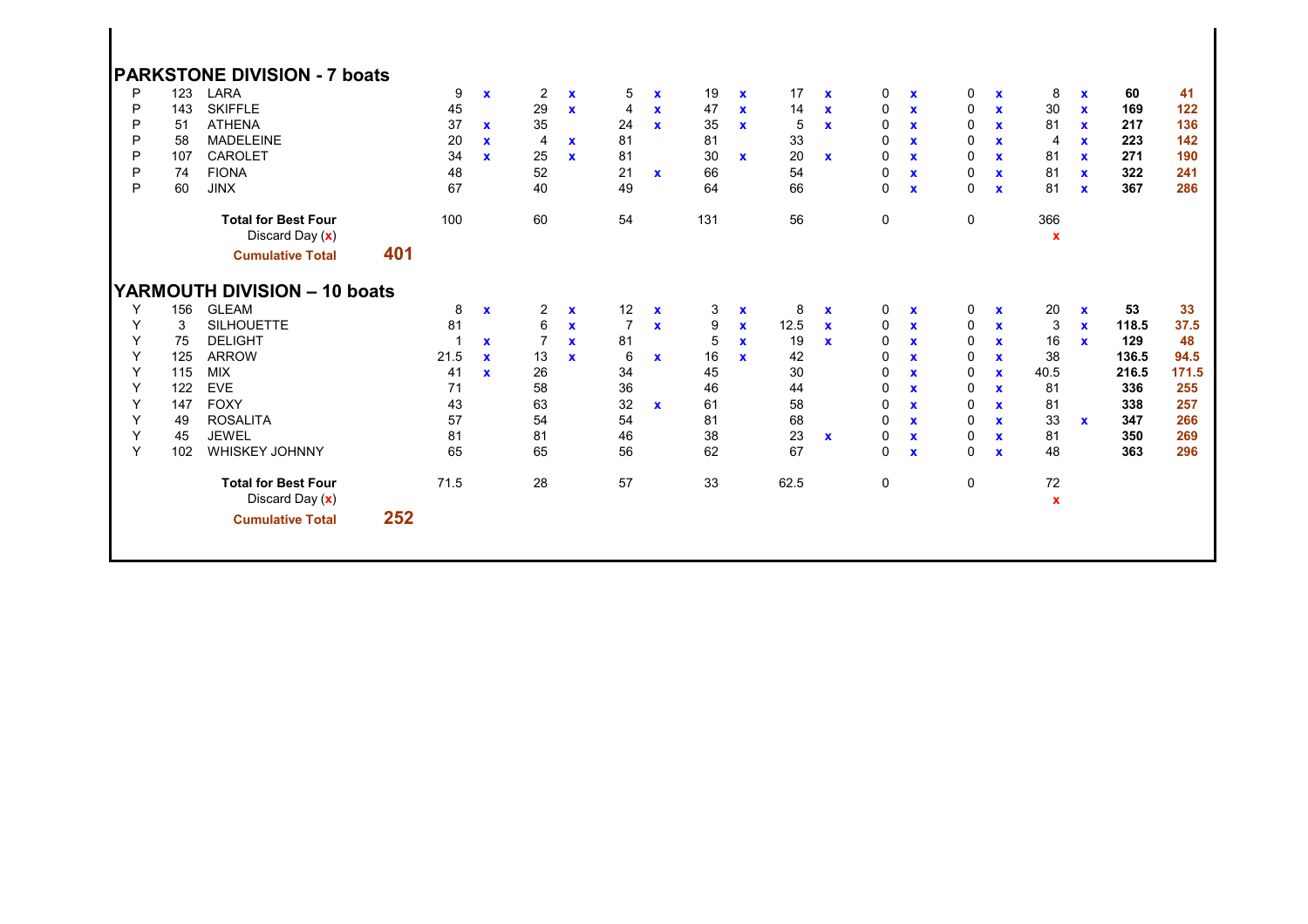|     | <b>Old Masters</b><br><b>Saturday August 9th 2014</b> |       |     |     |             |     |     |     |       | <b>CENTENARY 2011</b><br><b>CLASS ASSOCIATION</b> |        |
|-----|-------------------------------------------------------|-------|-----|-----|-------------|-----|-----|-----|-------|---------------------------------------------------|--------|
| pos | <b>Name</b>                                           | Sat 1 | Sun | Mon | <b>Tues</b> | Wed | Thu | Fri | Sat 2 | <b>Total</b>                                      | Best 5 |
| 1   | PRINCESS JALINA                                       | 4     | 9   | 1   | 4           | 16  | 0   | 0   | 14    | 48                                                | 32     |
| 2   | <b>SKIFFLE</b>                                        | 45    | 29  | 4   | 47          | 14  | 0   | 0   | 30    | 169                                               | 122    |
| 3   | <b>XENIA</b>                                          | 12    | 19  | 55  | 11          | 81  | 0   | 0   | 29    | 207                                               | 126    |
| 4   | <b>ATHENA</b>                                         | 37    | 35  | 24  | 35          | 5   | 0   | 0   | 81    | 217                                               | 136    |
| 5   | <b>PERSEPHONE</b>                                     | 42    | 36  | 15  | 28          | 26  | 0   | 0   | 81    | 228                                               | 147    |
| 6   | <b>THORA</b>                                          | 26    | 30  | 38  | 33          | 41  | 0   | 0   | 35    | 203                                               | 162    |
| 7   | <b>MAYDAY</b>                                         | 16    | 15  | 81  | 22          | 51  | 0   | 0   | 81    | 266                                               | 185    |
| 8   | <b>SUNSHINE</b>                                       | 50    | 45  | 48  | 54          | 29  | 0   | 0   | 81    | 307                                               | 226    |
| 9   | <b>QUEST</b>                                          | 46    | 38  | 33  | 48          | 61  | 0   | 0   | 81    | 307                                               | 226    |
| 10  | <b>FIONA</b>                                          | 48    | 52  | 21  | 66          | 54  | 0   | 0   | 81    | 322                                               | 241    |
| 11  | <b>FOXY</b>                                           | 43    | 63  | 32  | 61          | 58  | 0   | 0   | 81    | 338                                               | 257    |
| 12  | <b>MADAME X</b>                                       | 62    | 53  | 44  | 41          | 59  | 0   | 0   | 81    | 340                                               | 259    |
| 13  | <b>MYSTERY</b>                                        | 59    | 81  | 19  | 53          | 52  | 0   | 0   | 81    | 345                                               | 264    |
| 14  | <b>JUDY</b>                                           | 81    | 55  | 51  | 50          | 60  | 0   | 0   | 49    | 346                                               | 265    |
| 15  | <b>HELENA</b>                                         | 61    | 59  | 42  | 81          | 81  | 0   | 0   | 81    | 405                                               | 324    |
| 16  | WAXWING                                               | 69    | 61  | 58  | 63          | 81  | 0   | 0   | 81    | 413                                               | 332    |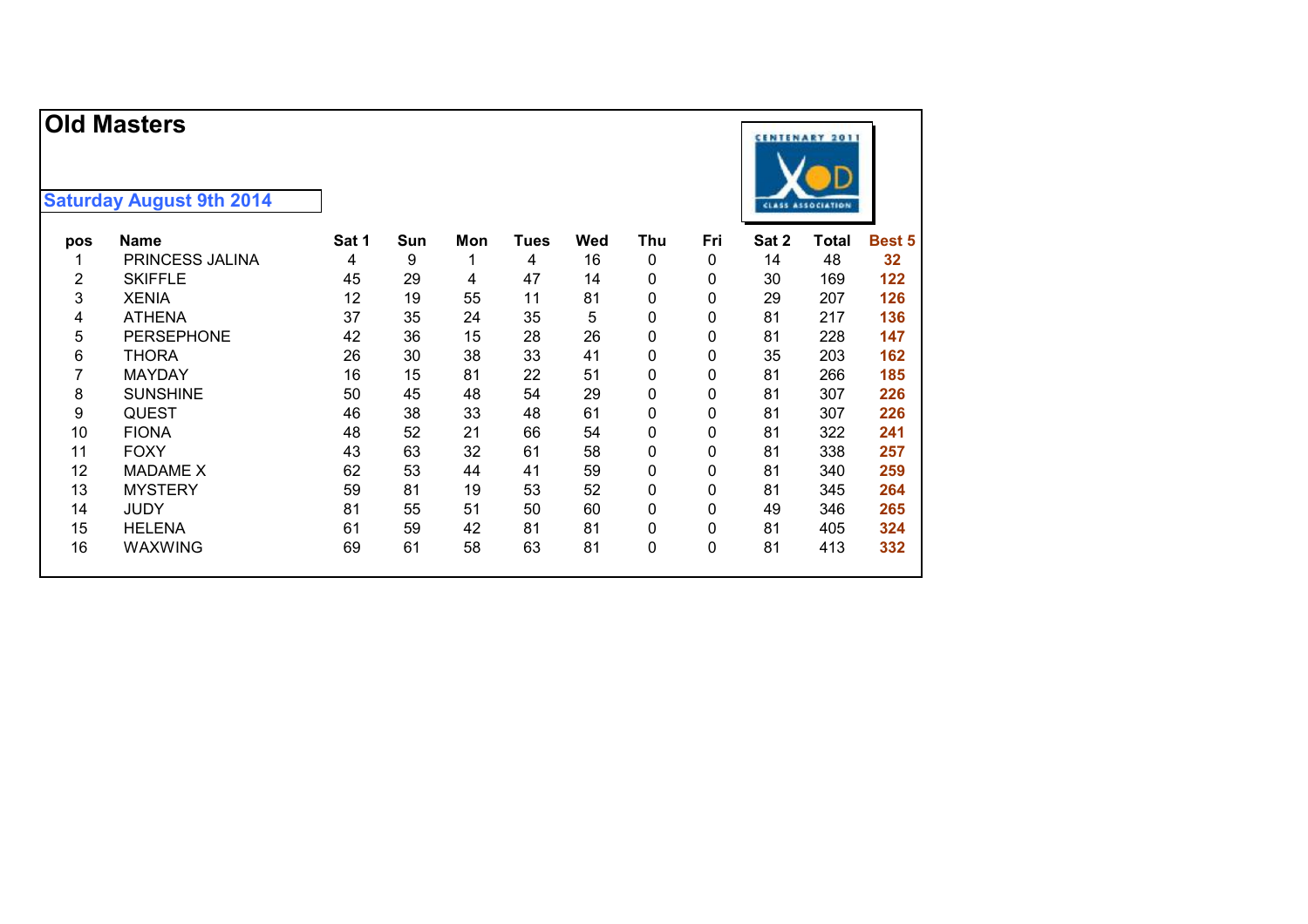## **Alex Jones Veterans Cup I**

#### **Saturday August 9th 2014**

| pos | Name                 | Sat 1 | Sun | Mon | Tues | Wed | Thu      | Fri | Sat 2 | <b>Total</b> | <b>Best 5</b> |
|-----|----------------------|-------|-----|-----|------|-----|----------|-----|-------|--------------|---------------|
|     | <b>XL</b>            | 24    | 10  | 8   | 20   | 9   | 0        | 0   | 6     | 77           | 53            |
| 2   | <b>CATHERINE</b>     | 31    | 8   | 81  | 6    | 10  | 0        | 0   | 11    | 147          | 66            |
| 3   | <b>SHRI</b>          | 18    | 14  | 81  | 12   | 40  |          |     | 15    | 180          | 99            |
| 4   | <b>IBEX</b>          | 10    | 5   | 81  | 2    | 11  |          |     | 81    | 190          | 109           |
| 5   | <b>JULIA</b>         | 38    | 32  | 22  | 32   | 25  |          |     | 81    | 230          | 149           |
| 6   | <b>MERSA</b>         | 32    | 33  | 81  | 18   | 21  |          |     | 46    | 231          | 150           |
|     | <b>CLAIR DE LUNE</b> | 30    | 81  | 28  | 37   | 50  | 0        | 0   | 51    | 277          | 196           |
| 8   | <b>MISCHIEF</b>      | 81    | 48  | 37  | 29   | 63  |          |     | 32    | 290          | 209           |
| 9   | <b>SATU</b>          | 44    | 47  | 30  | 52   | 69  |          |     | 43    | 285          | 216           |
| 10  | <b>MADCAP</b>        | 53    | 42  | 35  | 58   | 48  |          | 0   | 47    | 283          | 225           |
| 11  | <b>MYSTERY</b>       | 59    | 81  | 19  | 53   | 52  |          |     | 81    | 345          | 264           |
| 12  | <b>JEWEL</b>         | 81    | 81  | 46  | 38   | 23  |          |     | 81    | 350          | 269           |
| 13  | ONWARD               | 63    | 56  | 47  | 49   | 70  |          | 0   | 81    | 366          | 285           |
| 14  | <b>NEFERTITI</b>     | 64    | 51  | 81  | 67   | 65  |          | O   | 81    | 409          | 328           |
| 15  | <b>SENEX</b>         | 81    | 81  | 41  | 81   | 64  | $\Omega$ | 0   | 81    | 429          | 348           |

## **Alex Jones Veterans Cup II**

| pos | <b>Name</b>       | Sat 1 | Sun | Mon | Tues | Wed  | Thu | Fri | Sat 2 | Total | <b>Best 5</b> |
|-----|-------------------|-------|-----|-----|------|------|-----|-----|-------|-------|---------------|
|     | <b>SILHOUETTE</b> | 81    | 6   |     | 9    | 12.5 | 0   | 0   | 3     | 118.5 | 37.5          |
| 2   | <b>ZEPHYR</b>     | 15    | 6   | 27  | 17   |      | 0   |     | 22    | 94    | 67            |
| 3   | <b>ZEST</b>       | 27    | 16  | 9   | 14   | 15   | 0   |     | 19    | 100   | 73            |
| 4   | <b>LIGHTWOOD</b>  | 14    | 3   | 29  | 13   | 45   | 0   |     | 23    | 127   | 82            |
| 5   | <b>OWAISSA</b>    | 28    | 20  | 81  | 24.5 | 12.5 | 0   |     | 9     | 175   | 94            |
| 6   | <b>ATHENA</b>     | 37    | 35  | 24  | 35   | 5    | 0   | 0   | 81    | 217   | 136           |
|     | <b>MADELEINE</b>  | 20    | 4   | 81  | 81   | 33   | 0   |     | 4     | 223   | 142           |
| 8   | <b>ANITRA</b>     | 25    | 28  | 81  | 39   | 37   | 0   |     | 25    | 235   | 154           |
| 9   | <b>SUNSHINE</b>   | 50    | 45  | 48  | 54   | 29   | 0   |     | 81    | 307   | 226           |
| 10  | <b>QUEST</b>      | 46    | 38  | 33  | 48   | 61   | 0   |     | 81    | 307   | 226           |
| 11  | <b>FIONA</b>      | 48    | 52  | 21  | 66   | 54   | 0   |     | 81    | 322   | 241           |
| 12  | <b>ROSALITA</b>   | 57    | 54  | 54  | 81   | 68   | 0   |     | 33    | 347   | 266           |
| 13  | <b>VANITY</b>     | 54    | 62  | 53  | 60   | 55   | 0   |     | 81    | 365   | 284           |
| 14  | <b>VERONIQUE</b>  | 70    | 81  | 45  | 59   | 62   | 0   |     | 81    | 398   | 317           |
| 15  | <b>HELENA</b>     | 61    | 59  | 42  | 81   | 81   | 0   | 0   | 81    | 405   | 324           |



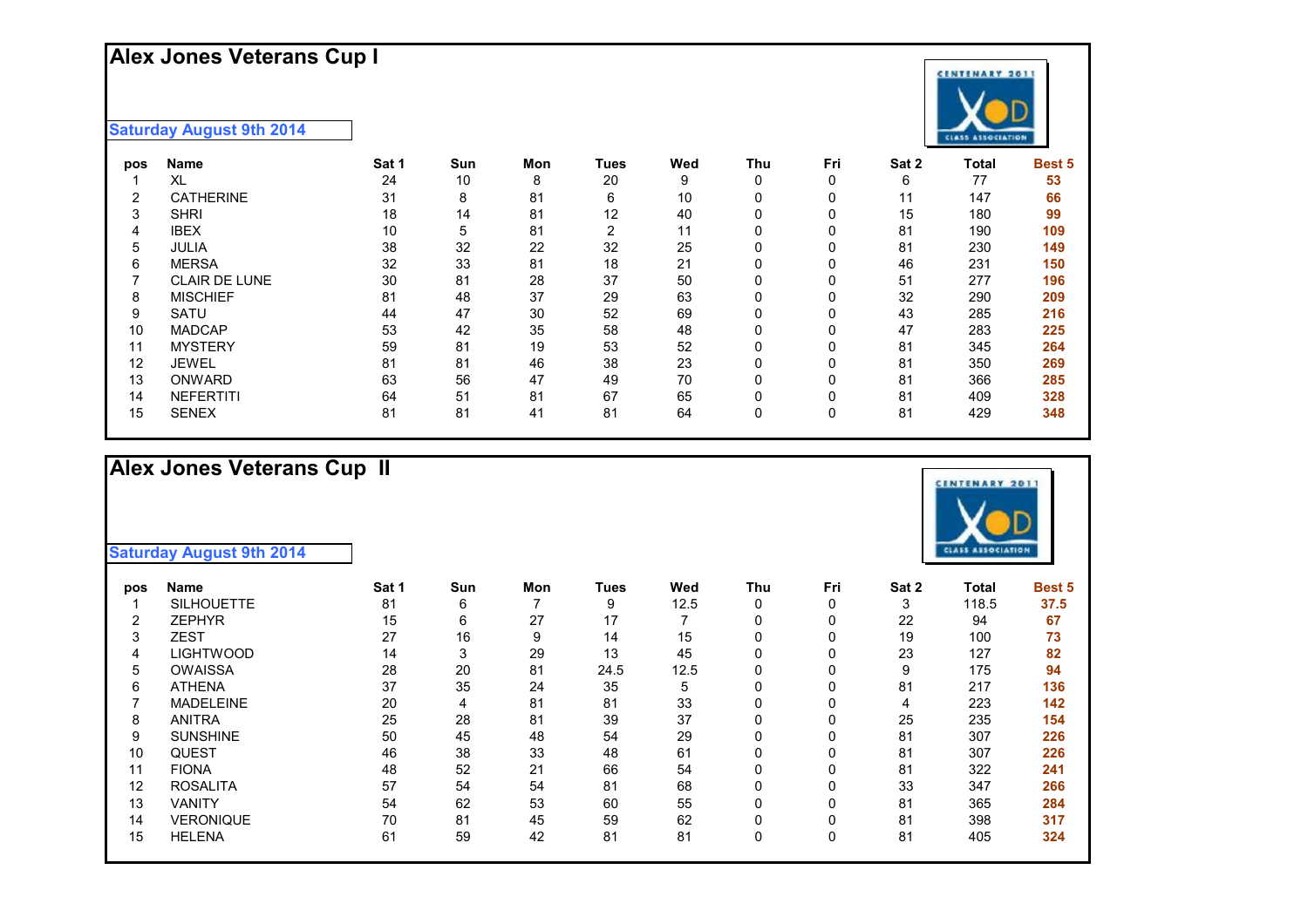## **Alex Jones Veterans Cup III**

### **Saturday August 9th 2014**

| pos | <b>Name</b>           | Sat 1 | Sun  | Mon | Tues | Wed | Thu | Fri | Sat 2 | Total | <b>Best 5</b> |
|-----|-----------------------|-------|------|-----|------|-----|-----|-----|-------|-------|---------------|
|     | <b>CALYPSO</b>        | 5     | 18   | 81  | 24.5 | 31  |     | 0   |       | 166.5 | 85.5          |
|     | <b>PERSEPHONE</b>     | 42    | 36   | 15  | 28   | 26  |     | 0   | 81    | 228   | 147           |
|     | <b>THORA</b>          | 26    | 30   | 38  | 33   | 41  |     |     | 35    | 203   | 162           |
| 4   | <b>SEAMIST</b>        | 49    | 34   | 26  | 26   | 46  |     |     | 36    | 217   | 168           |
| 5   | <b>SAPPHIRE</b>       | 39    | 41   | 31  | 40   | 36  |     |     | 40.5  | 227.5 | 186.5         |
| 6   | <b>XIN BAI</b>        | 33    | 49.5 | 81  | 57   | 57  |     | 0   | 81    | 358.5 | 277.5         |
|     | JINX                  | 67    | 40   | 49  | 64   | 66  |     | 0   | 81    | 367   | 286           |
| 8   | <b>WHISKEY JOHNNY</b> | 65    | 65   | 56  | 62   | 67  |     |     | 48    | 363   | 296           |
| 9   | <b>MARY TUDOR</b>     | 68    | 49.5 | 52  | 56   | 81  |     | 0   | 81    | 387.5 | 306.5         |
| 10  | <b>WAXWING</b>        | 69    | -61  | 58  | 63   | 81  |     |     | 81    | 413   | 332           |

## **Alex Jones Veterans Cup IV**

| pos | <b>Name</b>         | Sat 1 | Sun | Mon | <b>Tues</b> | Wed | Thu      | Fri | Sat 2 | Total | Best 5 |
|-----|---------------------|-------|-----|-----|-------------|-----|----------|-----|-------|-------|--------|
|     | LARA                | 9     | 2   | 5   | 19          | 17  | 0        |     | 8     | 60    | 41     |
| 2   | <b>ARROW</b>        | 21.5  | 13  | 6   | 16          | 42  | 0        |     | 38    | 136.5 | 94.5   |
| 3   | <b>XRAY</b>         | 29    | 24  | 10  | 36          | 24  | 0        |     | 24    | 147   | 111    |
| 4   | <b>LEADING WIND</b> | 35    | 12  | 17  | 51          | 27  | 0        |     | 31    | 173   | 122    |
| 5   | <b>KATHLEEN</b>     | 56    | 44  | 11  | 27          | 35  | 0        |     | 44    | 217   | 161    |
| 6   | <b>MIX</b>          | 41    | 26  | 34  | 45          | 30  | $\Omega$ |     | 40.5  | 216.5 | 171.5  |
|     | <b>CAROLET</b>      | 34    | 25  | 81  | 30          | 20  | 0        |     | 81    | 271   | 190    |
| 8   | <b>ANNABEL</b>      | 47    | 39  | 81  | 34          | 39  | 0        |     | 34    | 274   | 193    |
| 9   | <b>RACHEL</b>       | 51    | 17  | 81  | 81          | 49  | 0        |     | 26    | 305   | 224    |
| 10  | <b>EVE</b>          | 71    | 58  | 36  | 46          | 44  | 0        |     | 81    | 336   | 255    |
| 11  | <b>CURLEW</b>       | 72    | 60  | 39  | 55          | 72  | 0        |     | 50    | 348   | 276    |
| 12  | <b>SANDPIPER</b>    | 81    | 81  | 57  | 65          | 71  | $\Omega$ |     | 81    | 436   | 355    |
| 13  | <b>CARIAD</b>       | 73    | 81  | 59  | 81          | 73  | 0        |     | 81    | 448   | 367    |
|     |                     |       |     |     |             |     |          |     |       |       |        |



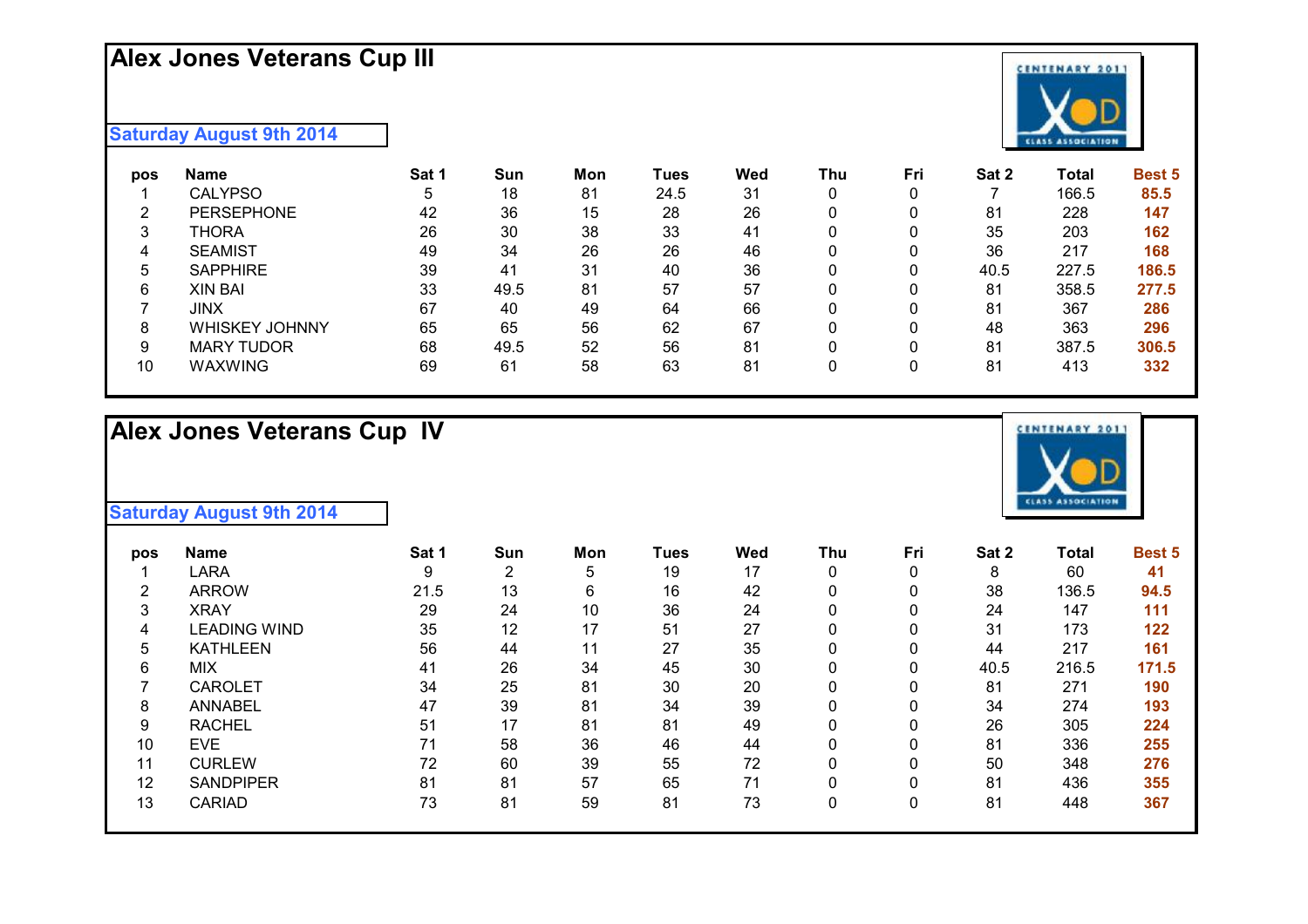|                | <b>Captain's Crystal</b>        |       |     |     |             |     |     |     |       | <b>CENTENARY 2011</b>    |               |
|----------------|---------------------------------|-------|-----|-----|-------------|-----|-----|-----|-------|--------------------------|---------------|
|                | <b>Saturday August 9th 2014</b> |       |     |     |             |     |     |     |       | <b>CLASS ASSOCIATION</b> |               |
| pos            | <b>Name</b>                     | Sat 1 | Sun | Mon | <b>Tues</b> | Wed | Thu | Fri | Sat 2 | Total                    | <b>Best 5</b> |
|                | <b>CATHERINE</b>                | 31    | 8   | 81  | 6           | 10  | 0   | 0   | 11    | 147                      | 66            |
| $\overline{2}$ | <b>ARROW</b>                    | 21.5  | 13  | 6   | 16          | 42  | 0   | 0   | 38    | 136.5                    | 94.5          |
| 3              | <b>SKIFFLE</b>                  | 45    | 29  | 4   | 47          | 14  | 0   | 0   | 30    | 169                      | 122           |
| 4              | <b>XENIA</b>                    | 12    | 19  | 55  | 11          | 81  | 0   | 0   | 29    | 207                      | 126           |
| 5              | <b>ATHENA</b>                   | 37    | 35  | 24  | 35          | 5   | 0   | 0   | 81    | 217                      | 136           |
| 6              | <b>PERSEPHONE</b>               | 42    | 36  | 15  | 28          | 26  | 0   | 0   | 81    | 228                      | 147           |
| 7              | <b>BEATRIX</b>                  | 23    | 81  | 18  | 21          | 6   | 0   | 0   | 81    | 230                      | 149           |
| 8              | <b>KATHLEEN</b>                 | 56    | 44  | 11  | 27          | 35  | 0   | 0   | 44    | 217                      | 161           |
| 9              | <b>THORA</b>                    | 26    | 30  | 38  | 33          | 41  | 0   | 0   | 35    | 203                      | 162           |
| 10             | <b>MIX</b>                      | 41    | 26  | 34  | 45          | 30  | 0   | 0   | 40.5  | 216.5                    | 171.5         |
| 11             | <b>MAYDAY</b>                   | 16    | 15  | 81  | 22          | 51  | 0   | 0   | 81    | 266                      | 185           |
| 12             | <b>SAPPHIRE</b>                 | 39    | 41  | 31  | 40          | 36  | 0   | 0   | 40.5  | 227.5                    | 186.5         |
| 13             | <b>CAROLET</b>                  | 34    | 25  | 81  | 30          | 20  | 0   | 0   | 81    | 271                      | 190           |
| 14             | <b>FOXY</b>                     | 43    | 63  | 32  | 61          | 58  | 0   | 0   | 81    | 338                      | 257           |
| 15             | <b>MADAME X</b>                 | 62    | 53  | 44  | 41          | 59  | 0   | 0   | 81    | 340                      | 259           |
| 16             | <b>MYSTERY</b>                  | 59    | 81  | 19  | 53          | 52  | 0   | 0   | 81    | 345                      | 264           |
| 17             | <b>JUDY</b>                     | 81    | 55  | 51  | 50          | 60  | 0   | 0   | 49    | 346                      | 265           |
| 18             | <b>CURLEW</b>                   | 72    | 60  | 39  | 55          | 72  | 0   | 0   | 50    | 348                      | 276           |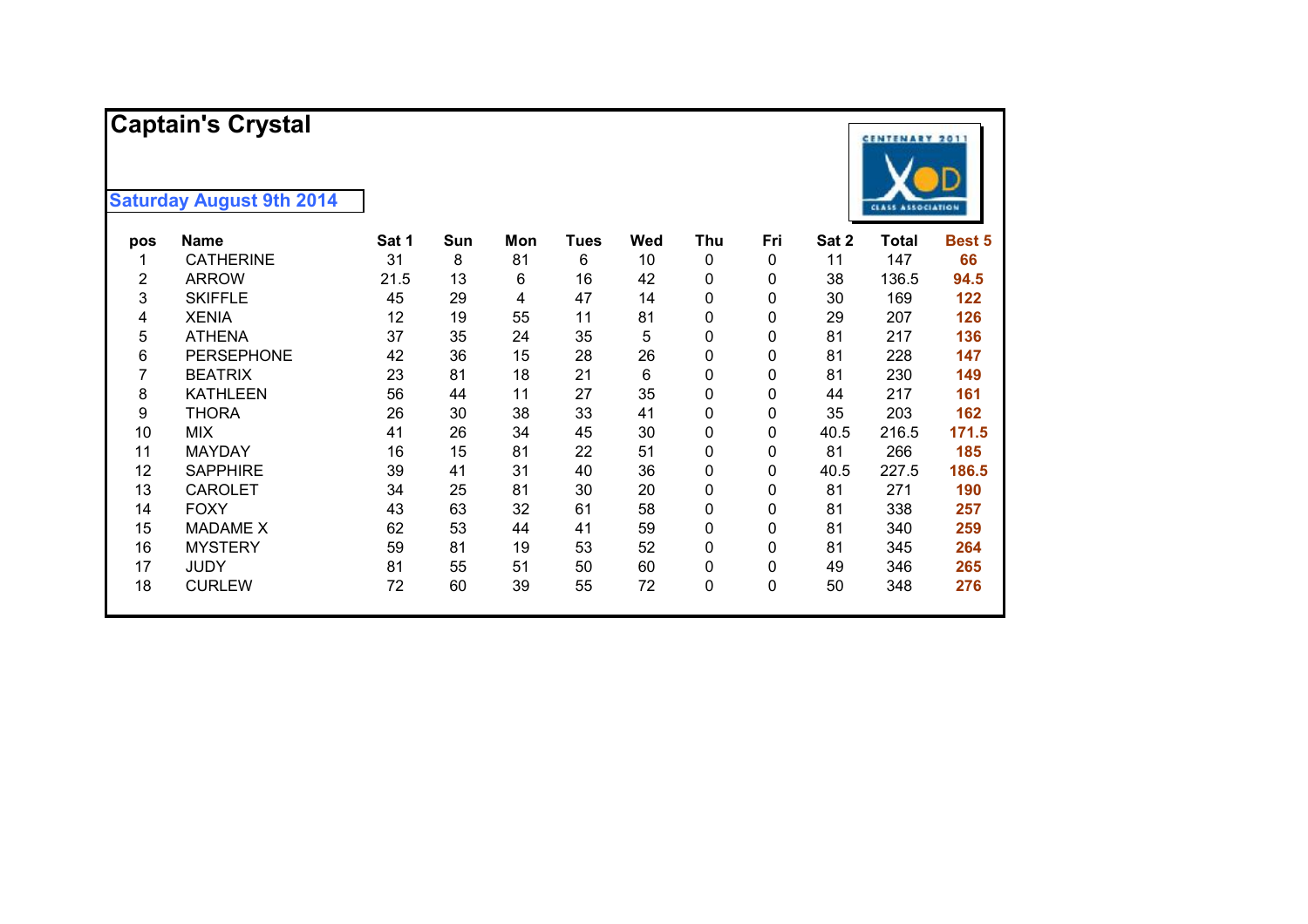|                | Ladies Trophy<br><b>Saturday August 9th 2014</b> |       |      |     |      |     |     |     |       | <b>CENTENARY 2011</b> |               |
|----------------|--------------------------------------------------|-------|------|-----|------|-----|-----|-----|-------|-----------------------|---------------|
| pos            | <b>Name</b>                                      | Sat 1 | Sun  | Mon | Tues | Wed | Thu | Fri | Sat 2 | <b>Total</b>          | <b>Best 5</b> |
|                | <b>SOX</b>                                       | 17    | 23   | 23  | 42   | 43  | 0   | 0   | 81    | 229                   | 148           |
| $\overline{2}$ | <b>RACHEL</b>                                    | 51    | 17   | 81  | 81   | 49  | 0   | 0   | 26    | 305                   | 224           |
| 3              | <b>HEYDAY</b>                                    | 40    | 64   | 50  | 81   | 47  | 0   | 0   | 42    | 324                   | 243           |
| 4              | <b>MARY TUDOR</b>                                | 68    | 49.5 | 52  | 56   | 81  | 0   | 0   | 81    | 387.5                 | 306.5         |

|                | XOD Under 25 Cup                |       |     |     |      |     |     |     |       | <b>CENTENARY 2011</b>                |               |
|----------------|---------------------------------|-------|-----|-----|------|-----|-----|-----|-------|--------------------------------------|---------------|
|                | <b>Saturday August 9th 2014</b> |       |     |     |      |     |     |     |       | <b><i>A district designation</i></b> |               |
| pos            | <b>Name</b>                     | Sat 1 | Sun | Mon | Tues | Wed | Thu | Fri | Sat 2 | Total                                | <b>Best 5</b> |
|                | <b>PHOENIX</b>                  | 11    |     | 81  |      | 2   | 0   | 0   | 10    | 112                                  | 31            |
| $\overline{2}$ | <b>VENUS</b>                    | 21.5  | 21  | 3   | 11.6 |     | 0   | 0   | 13    | 71.1                                 | 49.6          |
| 3              | <b>MERSA</b>                    | 32    | 33  | 81  | 18   | 21  | 0   | 0   | 46    | 231                                  | 150           |
| 4              | <b>CLAIR DE LUNE</b>            | 30    | 81  | 28  | 37   | 50  | 0   | 0   | 51    | 277                                  | 196           |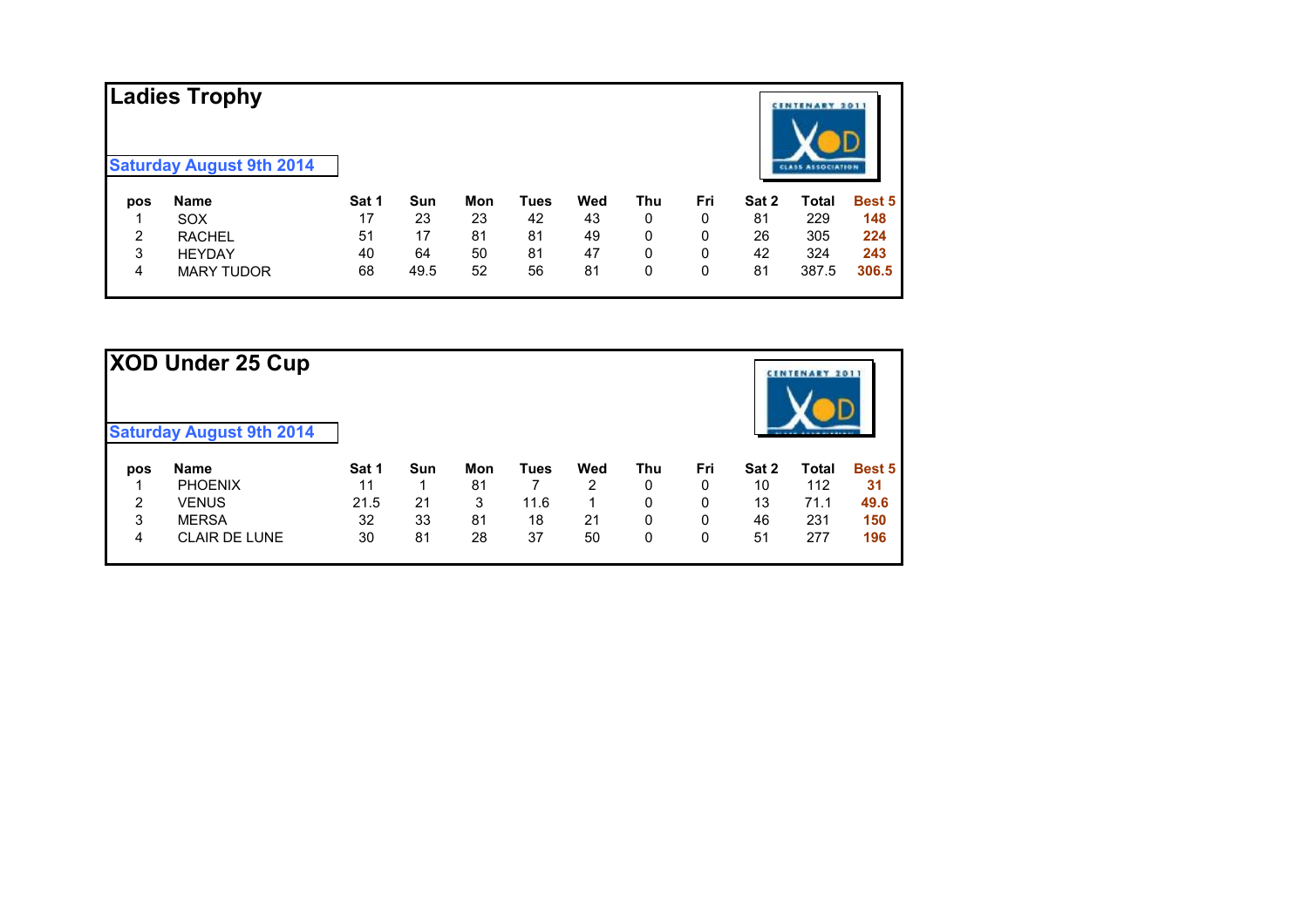#### **L i f ebo a t Spoons**



| pos            | <b>Name</b>           | Sat 1 | Sun  | Mon            | <b>Tues</b> | Wed | Thu         | Fri         | Sat 2          | <b>Total</b> | Best 5 |
|----------------|-----------------------|-------|------|----------------|-------------|-----|-------------|-------------|----------------|--------------|--------|
| $\mathbf{1}$   | <b>ZEPHYR</b>         | 15    | 6    | 27             | 17          | 7   | 0           | 0           | 22             | 94           | 67     |
| $\overline{2}$ | <b>CALYPSO</b>        | 5     | 18   | 81             | 24.5        | 31  | 0           | 0           | $\overline{7}$ | 166.5        | 85.5   |
| 3              | <b>ARROW</b>          | 21.5  | 13   | 6              | 16          | 42  | 0           | 0           | 38             | 136.5        | 94.5   |
| 4              | <b>XRAY</b>           | 29    | 24   | 10             | 36          | 24  | $\Omega$    | $\Omega$    | 24             | 147          | 111    |
| 5              | <b>SKIFFLE</b>        | 45    | 29   | $\overline{4}$ | 47          | 14  | $\mathbf 0$ | 0           | 30             | 169          | 122    |
| 6              | <b>LEADING WIND</b>   | 35    | 12   | 17             | 51          | 27  | $\mathbf 0$ | $\Omega$    | 31             | 173          | 122    |
| 7              | <b>XENIA</b>          | 12    | 19   | 55             | 11          | 81  | 0           | $\Omega$    | 29             | 207          | 126    |
| 8              | <b>CONDOR</b>         | 55    | 31   | 20             | 44          | 18  | 0           | 0           | 27             | 195          | 140    |
| 9              | <b>PERSEPHONE</b>     | 42    | 36   | 15             | 28          | 26  | $\mathbf 0$ | 0           | 81             | 228          | 147    |
| 10             | JULIA                 | 38    | 32   | 22             | 32          | 25  | $\pmb{0}$   | 0           | 81             | 230          | 149    |
| 11             | <b>ANITRA</b>         | 25    | 28   | 81             | 39          | 37  | $\Omega$    | $\mathbf 0$ | 25             | 235          | 154    |
| 12             | LA MOUETTE            | 60    | 27   | 81             | 23          | 32  | $\mathbf 0$ | 0           | 17             | 240          | 159    |
| 13             | <b>KATHLEEN</b>       | 56    | 44   | 11             | 27          | 35  | $\pmb{0}$   | 0           | 44             | 217          | 161    |
| 14             | <b>THORA</b>          | 26    | 30   | 38             | 33          | 41  | $\mathbf 0$ | 0           | 35             | 203          | 162    |
| 15             | <b>SEAMIST</b>        | 49    | 34   | 26             | 26          | 46  | 0           | 0           | 36             | 217          | 168    |
| 16             | <b>MIX</b>            | 41    | 26   | 34             | 45          | 30  | $\pmb{0}$   | 0           | 40.5           | 216.5        | 171.5  |
| 17             | CAROLET               | 34    | 25   | 81             | 30          | 20  | 0           | 0           | 81             | 271          | 190    |
| 18             | <b>WAVERLEY</b>       | 58    | 57   | 43             | 43          | 22  | $\mathbf 0$ | 0           | 28             | 251          | 193    |
| 19             | <b>CLAIR DE LUNE</b>  | 30    | 81   | 28             | 37          | 50  | 0           | 0           | 51             | 277          | 196    |
| 20             | <b>MISCHIEF</b>       | 81    | 48   | 37             | 29          | 63  | 0           | 0           | 32             | 290          | 209    |
| 21             | <b>SATU</b>           | 44    | 47   | 30             | 52          | 69  | $\Omega$    | $\Omega$    | 43             | 285          | 216    |
| 22             | <b>MADCAP</b>         | 53    | 42   | 35             | 58          | 48  | $\mathbf 0$ | 0           | 47             | 283          | 225    |
| 23             | <b>SUNSHINE</b>       | 50    | 45   | 48             | 54          | 29  | $\mathbf 0$ | 0           | 81             | 307          | 226    |
| 24             | QUEST                 | 46    | 38   | 33             | 48          | 61  | $\mathbf 0$ | 0           | 81             | 307          | 226    |
| 25             | <b>FIONA</b>          | 48    | 52   | 21             | 66          | 54  | $\mathbf 0$ | 0           | 81             | 322          | 241    |
| 26             | <b>HEYDAY</b>         | 40    | 64   | 50             | 81          | 47  | $\mathbf 0$ | 0           | 42             | 324          | 243    |
| 27             | <b>FOXY</b>           | 43    | 63   | 32             | 61          | 58  | $\mathbf 0$ | 0           | 81             | 338          | 257    |
| 28             | <b>MADAME X</b>       | 62    | 53   | 44             | 41          | 59  | $\mathbf 0$ | 0           | 81             | 340          | 259    |
| 29             | <b>MYSTERY</b>        | 59    | 81   | 19             | 53          | 52  | $\pmb{0}$   | 0           | 81             | 345          | 264    |
| 30             | JUDY                  | 81    | 55   | 51             | 50          | 60  | 0           | 0           | 49             | 346          | 265    |
| 31             | <b>ROSALITA</b>       | 57    | 54   | 54             | 81          | 68  | $\mathbf 0$ | 0           | 33             | 347          | 266    |
| 32             | <b>JEWEL</b>          | 81    | 81   | 46             | 38          | 23  | 0           | 0           | 81             | 350          | 269    |
| 33             | <b>CURLEW</b>         | 72    | 60   | 39             | 55          | 72  | $\mathbf 0$ | $\Omega$    | 50             | 348          | 276    |
| 34             | <b>XIN BAI</b>        | 33    | 49.5 | 81             | 57          | 57  | 0           | $\Omega$    | 81             | 358.5        | 277.5  |
| 35             | <b>VANITY</b>         | 54    | 62   | 53             | 60          | 55  | 0           | 0           | 81             | 365          | 284    |
| 36             | <b>WHISKEY JOHNNY</b> | 65    | 65   | 56             | 62          | 67  | $\mathbf 0$ | 0           | 48             | 363          | 296    |
| 37             | <b>HELENA</b>         | 61    | 59   | 42             | 81          | 81  | $\mathbf 0$ | $\Omega$    | 81             | 405          | 324    |
| 38             | <b>NEFERTITI</b>      | 64    | 51   | 81             | 67          | 65  | $\Omega$    | $\mathbf 0$ | 81             | 409          | 328    |
| 39             | WAXWING               | 69    | 61   | 58             | 63          | 81  | $\mathbf 0$ | 0           | 81             | 413          | 332    |
| 40             | <b>SENEX</b>          | 81    | 81   | 41             | 81          | 64  | $\mathbf 0$ | 0           | 81             | 429          | 348    |
| 41             | <b>SANDPIPER</b>      | 81    | 81   | 57             | 65          | 71  | 0           | 0           | 81             | 436          | 355    |
| 42             | <b>DIANA</b>          | 81    | 81   | 81             | 81          | 81  | $\Omega$    | $\Omega$    | 81             | 486          | 405    |
|                |                       |       |      |                |             |     |             |             |                |              |        |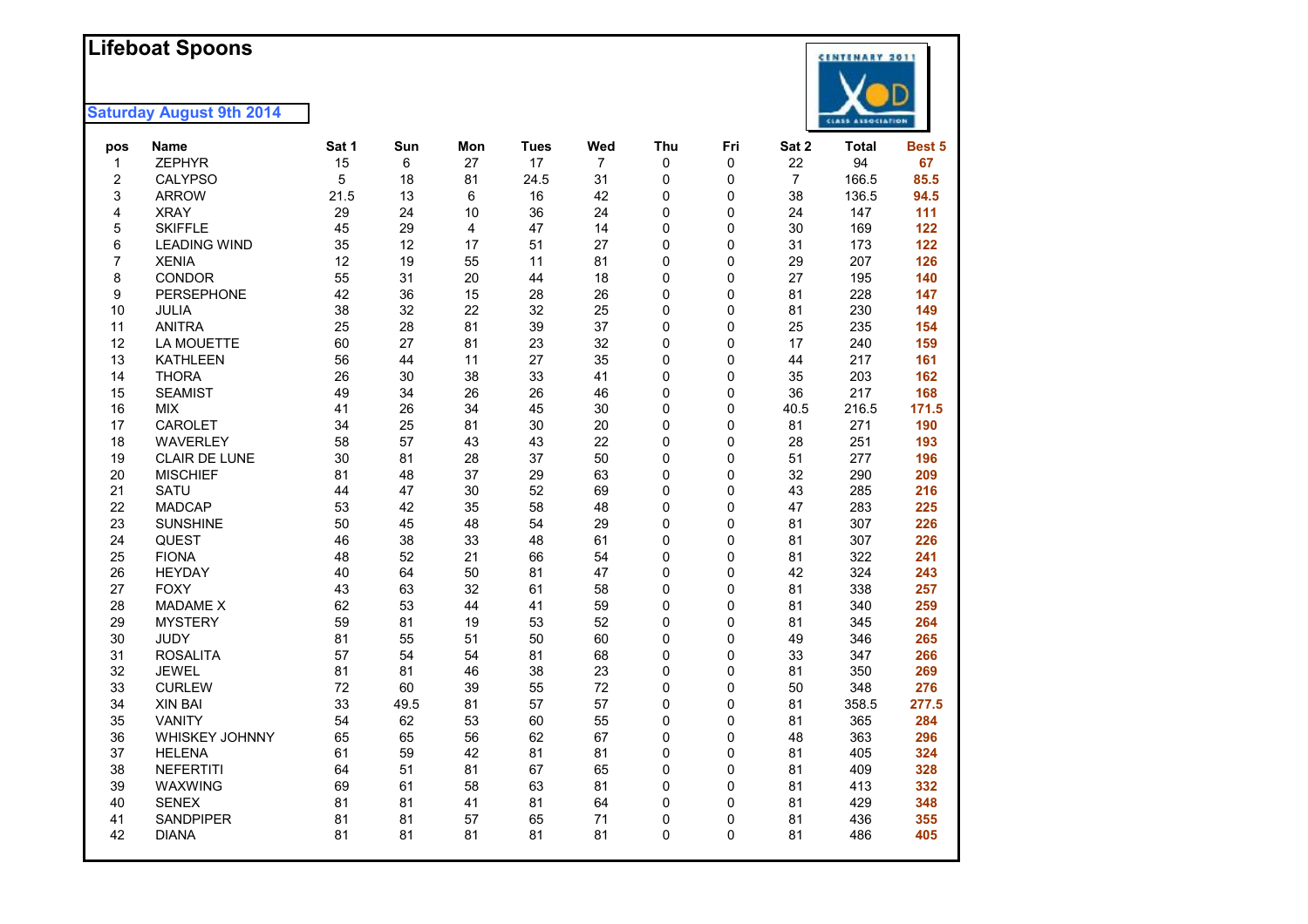# **Ron Rogers Bowl**



| pos            | <b>Name</b>                       | Fri              | Sat 2          | <b>Total</b>   |
|----------------|-----------------------------------|------------------|----------------|----------------|
| 1              | <b>ASTRALITA</b>                  | 0                | 1              | 1              |
| $\overline{2}$ | <b>FOXGLOVE</b>                   | 0                | $\overline{2}$ | $\overline{2}$ |
| 3              | <b>SILHOUETTE</b>                 | 0                | 3              | 3              |
| 4              | <b>MADELEINE</b>                  | 0                | 4              | 4              |
| 5              | <b>LASS</b>                       | 0                | 5              | 5              |
| 6              | XL                                | 0                | 6              | 6              |
| $\overline{7}$ | <b>CALYPSO</b>                    | 0                | 7              | $\overline{7}$ |
| 8              | <b>LARA</b>                       | 0                | 8              | 8              |
| 9              | <b>OWAISSA</b>                    | $\overline{0}$   | 9              | 9              |
| 10             | <b>PHOENIX</b>                    | 0                | 10             | 10             |
| 11             | <b>CATHERINE</b>                  | 0                | 11             | 11             |
| 12             | <b>MERLIN</b>                     | 0                | 12             | 12             |
| 13             | <b>VENUS</b>                      | 0                | 13             | 13             |
| 14             | PRINCESS JALINA                   | 0                | 14             | 14             |
| 15             | <b>SHRI</b>                       | 0                | 15             | 15             |
| 16             | <b>DELIGHT</b>                    | 0                | 16             | 16             |
| 17             | <b>LA MOUETTE</b>                 | 0                | 17             | 17             |
| 18             | <b>XPEDITIOUS</b>                 | 0                | 18             | 18             |
| 19             | <b>ZEST</b>                       | $\overline{0}$   | 19             | 19             |
| 20             | <b>GLEAM</b>                      | 0                | 20             | 20             |
| 21             | <b>CRUMPET</b>                    | 0                | 21             | 21             |
| 22<br>23       | <b>ZEPHYR</b><br><b>LIGHTWOOD</b> | 0                | 22<br>23       | 22<br>23       |
| 24             | <b>XRAY</b>                       | 0<br>0           | 24             | 24             |
| 25             | <b>ANITRA</b>                     | 0                | 25             | 25             |
| 26             | <b>RACHEL</b>                     | 0                | 26             | 26             |
| 27             | <b>CONDOR</b>                     | 0                | 27             | 27             |
| 28             | <b>WAVERLEY</b>                   | 0                | 28             | 28             |
| 29             | <b>XENIA</b>                      | 0                | 29             | 29             |
| 30             | <b>SKIFFLE</b>                    | 0                | 30             | 30             |
| 31             | <b>LEADING WIND</b>               | $\pmb{0}$        | 31             | 31             |
| 32             | <b>MISCHIEF</b>                   | 0                | 32             | 32             |
| 33             | <b>ROSALITA</b>                   | $\boldsymbol{0}$ | 33             | 33             |
| 34             | <b>ANNABEL</b>                    | $\boldsymbol{0}$ | 34             | 34             |
| 35             | <b>THORA</b>                      | 0                | 35             | 35             |
| 36             | <b>SEAMIST</b>                    | 0                | 36             | 36             |
| 37             | <b>PERDIX</b>                     | $\boldsymbol{0}$ | 37             | 37             |
| 38             | <b>ARROW</b>                      | 0                | 38             | 38             |
| 39             | <b>ONYX</b>                       | 0                | 39             | 39             |
| $=40$          | <b>SAPPHIRE</b>                   | $\boldsymbol{0}$ | 40.5           | 40.5           |
| $=40$          | <b>MIX</b>                        | 0                | 40.5           | 40.5           |
| 42             | <b>HEYDAY</b>                     | 0                | 42             | 42             |
| 43             | <b>SATU</b>                       | 0                | 43             | 43             |
| 44             | <b>KATHLEEN</b>                   | $\boldsymbol{0}$ | 44             | 44             |
| 45             | <b>DROVER</b>                     | $\mathbf 0$      | 45             | 45             |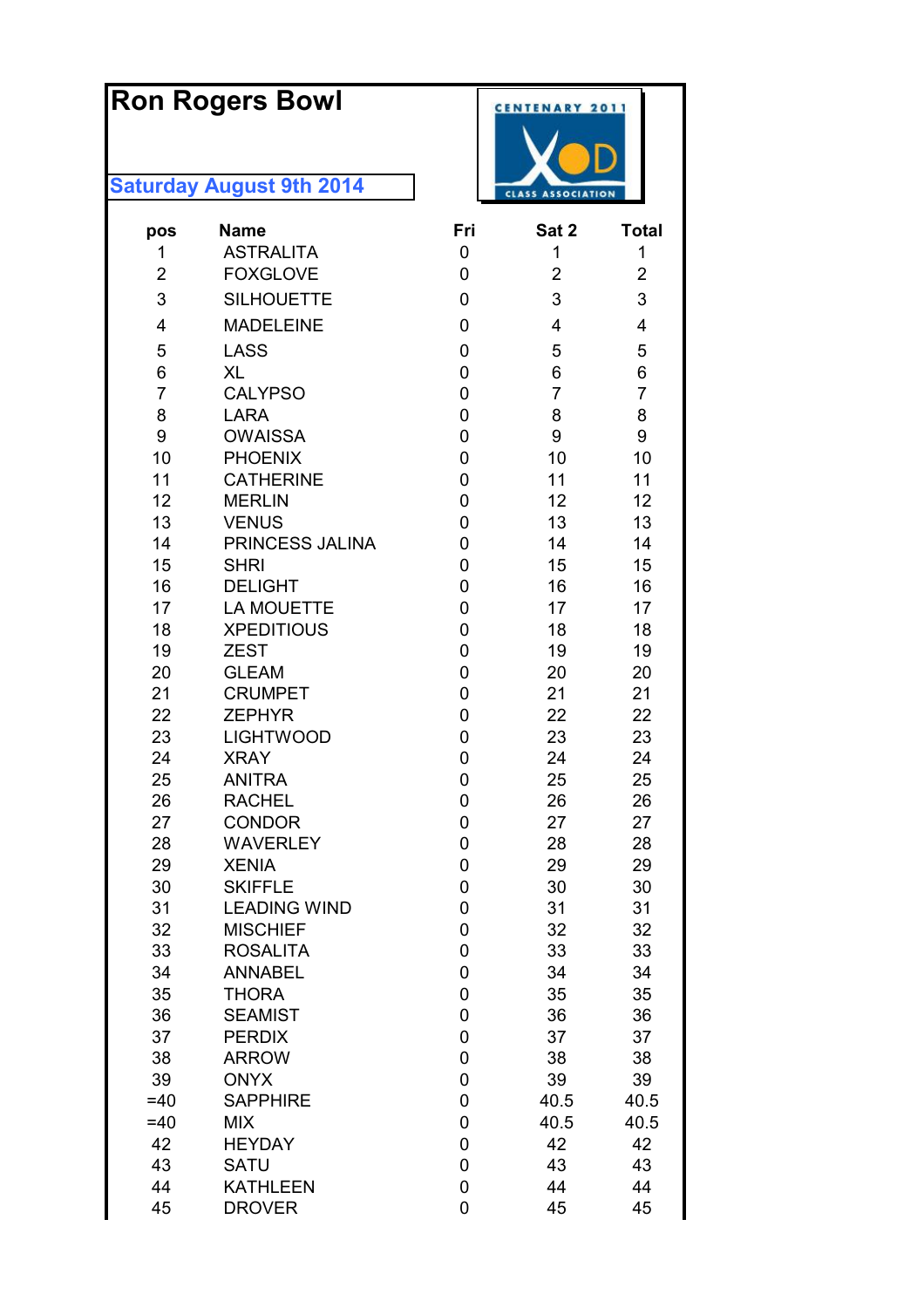| 46     | <b>MERSA</b>          | 0 | 46 | 46 |
|--------|-----------------------|---|----|----|
| 47     | <b>MADCAP</b>         | 0 | 47 | 47 |
| 48     | <b>WHISKEY JOHNNY</b> | 0 | 48 | 48 |
| 49     | <b>JUDY</b>           | 0 | 49 | 49 |
| 50     | <b>CURLEW</b>         | 0 | 50 | 50 |
| 51     | <b>CLAIR DE LUNE</b>  | 0 | 51 | 51 |
| $= 52$ | <b>CAROLET</b>        | 0 | 81 | 81 |
| $= 52$ | <b>BEATRIX</b>        | 0 | 81 | 81 |
| $= 52$ | <b>DIANA</b>          | 0 | 81 | 81 |
| $=52$  | <b>FIONA</b>          | 0 | 81 | 81 |
| $= 52$ | <b>FOXY</b>           | 0 | 81 | 81 |
| $= 52$ | <b>ATHENA</b>         | 0 | 81 | 81 |
| $= 52$ | <b>CARIAD</b>         | 0 | 81 | 81 |
| $= 52$ | <b>EVE</b>            | 0 | 81 | 81 |
| $= 52$ | <b>JEWEL</b>          | 0 | 81 | 81 |
| $= 52$ | <b>IBEX</b>           | 0 | 81 | 81 |
| $=52$  | <b>NEFERTITI</b>      | 0 | 81 | 81 |
| $= 52$ | <b>HELENA</b>         | 0 | 81 | 81 |
| $= 52$ | <b>JULIA</b>          | 0 | 81 | 81 |
| $= 52$ | <b>MADAME X</b>       | 0 | 81 | 81 |
| $= 52$ | <b>MYSTERY</b>        | 0 | 81 | 81 |
| $= 52$ | <b>MAYDAY</b>         | 0 | 81 | 81 |
| $= 52$ | <b>MARY TUDOR</b>     | 0 | 81 | 81 |
| $= 52$ | <b>PERSEPHONE</b>     | 0 | 81 | 81 |
| $= 52$ | <b>SANDPIPER</b>      | 0 | 81 | 81 |
| $= 52$ | <b>QUEST</b>          | 0 | 81 | 81 |
| $= 52$ | <b>VERONIQUE</b>      | 0 | 81 | 81 |
| $= 52$ | <b>SENEX</b>          | 0 | 81 | 81 |
| $= 52$ | <b>WAXWING</b>        | 0 | 81 | 81 |
| $= 52$ | SOX                   | 0 | 81 | 81 |
| $= 52$ | <b>SUNSHINE</b>       | 0 | 81 | 81 |
| $= 52$ | <b>VANITY</b>         | 0 | 81 | 81 |
| $= 52$ | <b>XIN BAI</b>        | 0 | 81 | 81 |
| $= 52$ | <b>ONWARD</b>         | 0 | 81 | 81 |
| $= 52$ | <b>JINX</b>           | 0 | 81 | 81 |
|        |                       |   |    |    |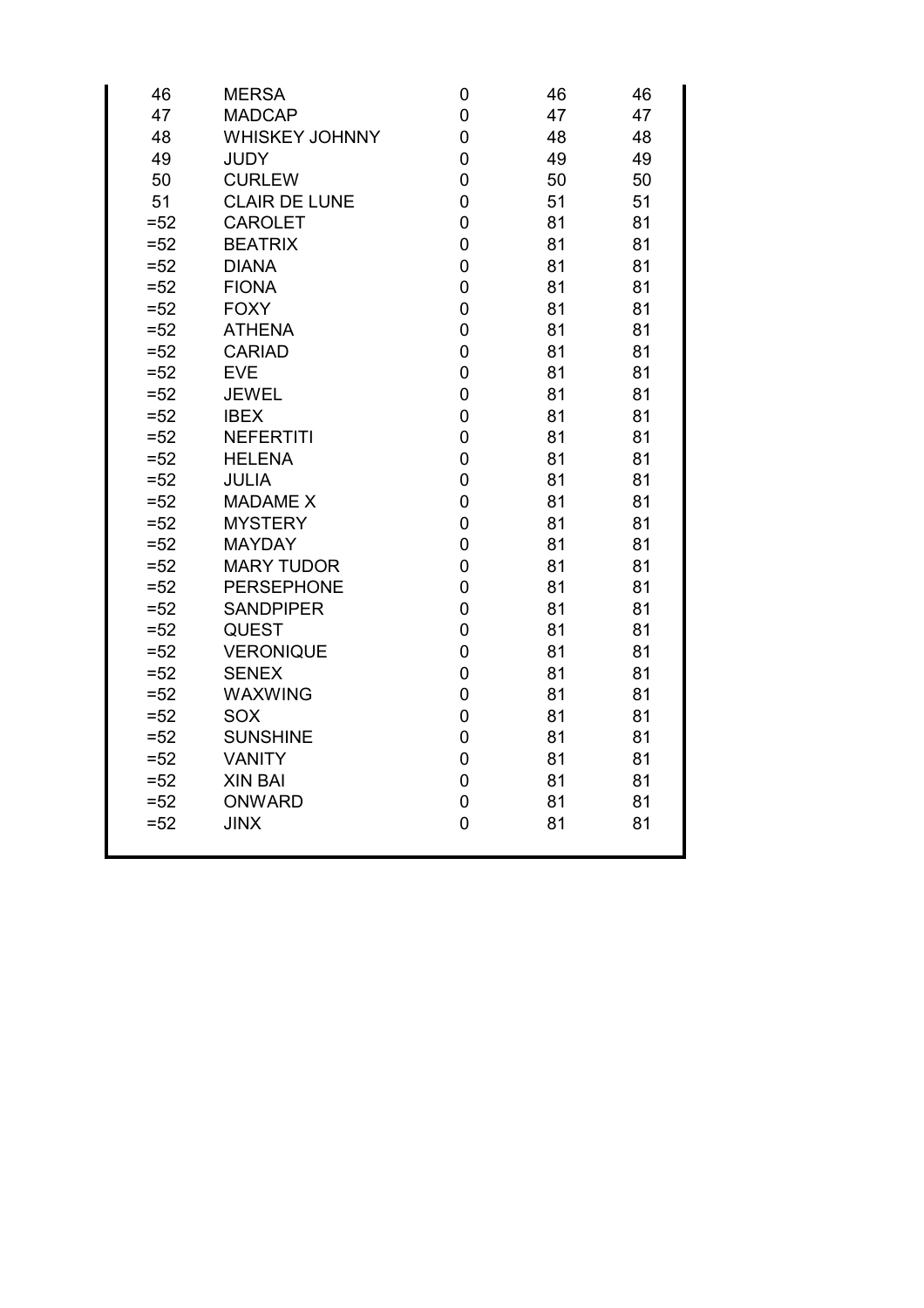#### **Royal Motor Yacht Club CENTENARY 2011 Centenary Trophy Saturday August 9th 2014 CLASS ASSOCIATION pos Name Tue Wed Thu Total** 1 LASS 1 4 0 5 2 PHOENIX 7 2 0 9 3 GLEAM 3 8 0 11 4 VENUS 11.6 1 0 12.6 5 IBEX 2 11 0 13 6 CATHERINE 6 10 0 16 7 FOXGLOVE 15 3 0 18 8 PRINCESS JALINA 4 16 0 20 9 SILHOUETTE 9 12.5 0 21.5 10 DELIGHT 5 19 0 24 11 ZEPHYR 17 7 0 24 12 BEATRIX 21 6 0 27 13 XL 20 9 0 29 14 ZEST 14 15 0 29 15 LARA 19 17 0 36 16 OWAISSA 24.5 12.5 0 37 17 MERSA 18 21 0 39 18 ATHENA 35 5 0 40 19 MERLIN 8 38 0 46 20 CAROLET 30 20 0 50 21 SHRI 12 40 0 52 22 PERSEPHONE 28 26 0 54 23 LA MOUETTE 23 32 0 55 24 CALYPSO 24.5 31 0 55.5 25 JULIA 32 25 0 57 26 LIGHTWOOD 13 45 0 58 27 ARROW 16 42 0 58 28 ONYX 31 28 0 59 29 XRAY 36 24 0 60 30 SKIFFLE 47 14 0 61 31 JEWEL 38 23 0 61 32 CONDOR 44 18 0 62 33 KATHLEEN 27 35 0 62 34 ASTRALITA 10 53 0 63 35 WAVERLEY 43 22 0 65 36 SEAMIST 26 46 0 72 37 MAYDAY 22 51 0 73 38 ANNABEL 34 39 0 73 39 THORA 33 41 0 74 40 MIX 45 30 0 75 41 SAPPHIRE 40 36 0 76 42 ANITRA 39 37 0 76 43 LEADING WIND 51 27 0 78 44 SUNSHINE 54 29 0 83

45 SOX 42 43 0 85